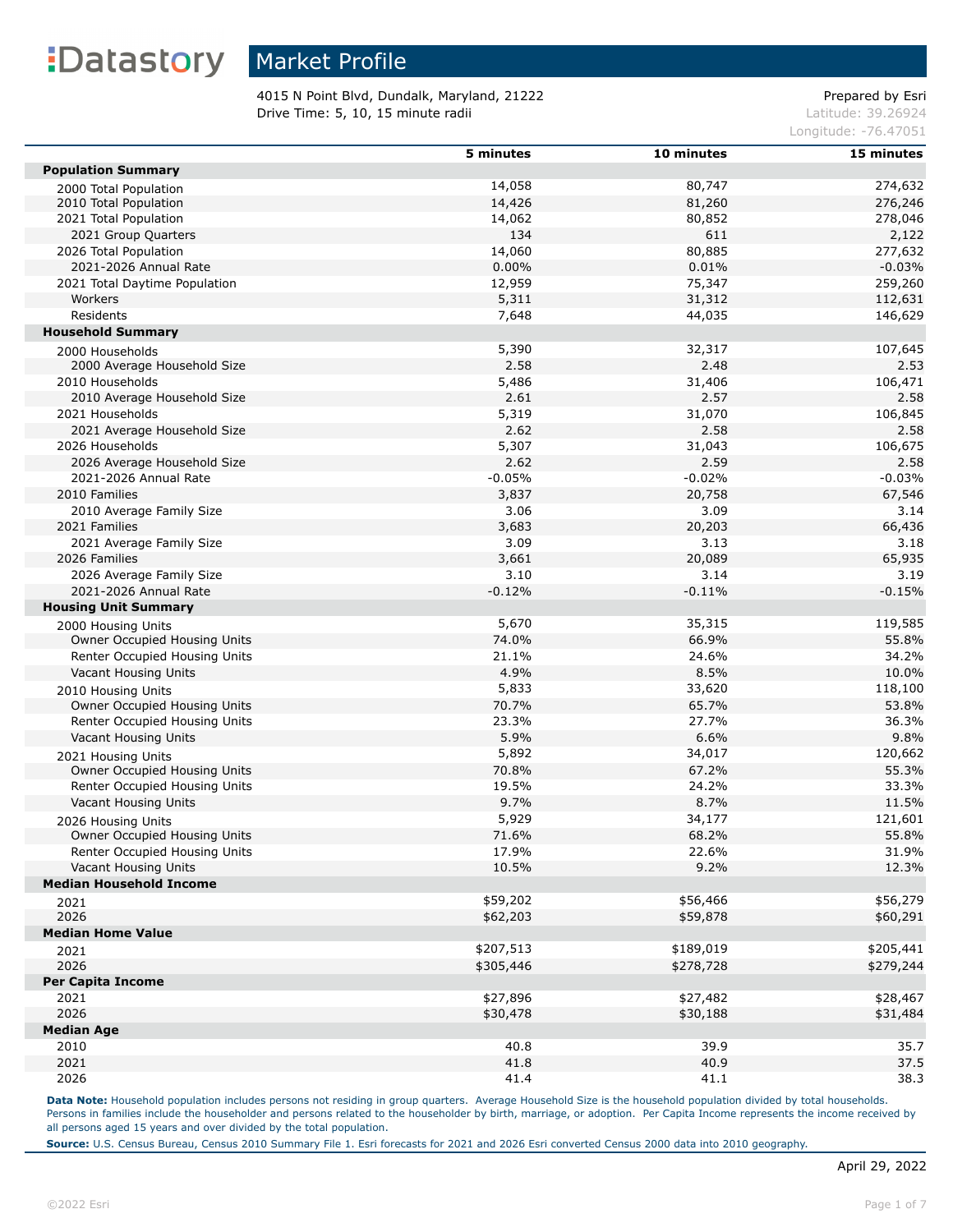### Market Profile

4015 N Point Blvd, Dundalk, Maryland, 21222 Prepared by Esri **Drive Time: 5, 10, 15 minute radii Latitude: 39.26924** Latitude: 39.26924

Longitude: -76.47051

|                                            | 5 minutes | 10 minutes | 15 minutes |
|--------------------------------------------|-----------|------------|------------|
| 2021 Households by Income                  |           |            |            |
| Household Income Base                      | 5,319     | 31,055     | 106,829    |
| $<$ \$15,000                               | 8.8%      | 11.3%      | 12.5%      |
| $$15,000 - $24,999$                        | 8.2%      | 9.0%       | 8.2%       |
| \$25,000 - \$34,999                        | 7.3%      | 9.3%       | 9.7%       |
| \$35,000 - \$49,999                        | 14.0%     | 13.1%      | 13.4%      |
| \$50,000 - \$74,999                        | 24.4%     | 21.0%      | 18.8%      |
| \$75,000 - \$99,999                        | 14.2%     | 13.6%      | 12.8%      |
| $$100,000 - $149,999$                      | 13.9%     | 14.9%      | 15.8%      |
| \$150,000 - \$199,999                      | 6.4%      | 4.8%       | 5.1%       |
| $$200,000+$                                | 2.8%      | 3.0%       | 3.9%       |
| Average Household Income                   | \$74,210  | \$71,611   | \$74,075   |
| 2026 Households by Income                  |           |            |            |
| Household Income Base                      | 5,307     | 31,028     | 106,659    |
| $<$ \$15,000                               | 8.2%      | 10.5%      | 11.6%      |
| $$15,000 - $24,999$                        | 7.5%      | 8.3%       | 7.5%       |
| \$25,000 - \$34,999                        | 7.1%      | 8.7%       | 9.2%       |
| \$35,000 - \$49,999                        | 13.1%     | 12.2%      | 12.3%      |
| \$50,000 - \$74,999                        | 23.6%     | 20.9%      | 18.5%      |
| \$75,000 - \$99,999                        | 14.6%     | 14.1%      | 13.3%      |
| $$100,000 - $149,999$                      | 15.0%     | 16.3%      | 17.1%      |
| \$150,000 - \$199,999                      | 7.6%      | 5.6%       | 5.9%       |
| $$200,000+$                                | 3.2%      | 3.5%       | 4.6%       |
| Average Household Income                   | \$81,282  | \$78,755   | \$81,952   |
| 2021 Owner Occupied Housing Units by Value |           |            |            |
| Total                                      | 4,169     | 22,839     | 66,694     |
| $<$ \$50,000                               | 7.4%      | 6.3%       | 6.1%       |
| \$50,000 - \$99,999                        | 5.1%      | 7.6%       | 8.3%       |
| $$100,000 - $149,999$                      | 18.5%     | 20.3%      | 16.6%      |
| \$150,000 - \$199,999                      | 17.7%     | 20.2%      | 17.5%      |
| \$200,000 - \$249,999                      | 9.3%      | 11.7%      | 14.0%      |
| \$250,000 - \$299,999                      | 11.9%     | 10.0%      | 12.2%      |
| \$300,000 - \$399,999                      | 22.4%     | 14.4%      | 14.2%      |
| \$400,000 - \$499,999                      | 5.2%      | 4.1%       | 5.2%       |
| \$500,000 - \$749,999                      | 1.0%      | 3.0%       | 3.6%       |
| \$750,000 - \$999,999                      | 0.9%      | 1.3%       | 1.1%       |
| $$1,000,000 - $1,499,999$                  | 0.8%      | 0.5%       | 0.5%       |
| \$1,500,000 - \$1,999,999                  | 0.0%      | 0.2%       | 0.2%       |
| $$2,000,000 +$                             | 0.0%      | 0.3%       | 0.5%       |
| Average Home Value                         | \$238,718 | \$237,962  | \$249,351  |
| 2026 Owner Occupied Housing Units by Value |           |            |            |
| Total                                      | 4,248     | 23,293     | 67,822     |
| $<$ \$50,000                               | 5.1%      | 5.1%       | 5.0%       |
| \$50,000 - \$99,999                        | 1.7%      | 3.4%       | 4.2%       |
| $$100,000 - $149,999$                      | 8.5%      | 9.8%       | 8.8%       |
| \$150,000 - \$199,999                      | 10.2%     | 13.4%      | 11.6%      |
| \$200,000 - \$249,999                      | 7.3%      | 11.1%      | 12.1%      |
| \$250,000 - \$299,999                      | 15.3%     | 12.5%      | 14.0%      |
| \$300,000 - \$399,999                      | 34.6%     | 23.7%      | 22.0%      |
| \$400,000 - \$499,999                      | 11.1%     | 8.2%       | 9.7%       |
| \$500,000 - \$749,999                      | 2.6%      | 7.2%       | 7.5%       |
| \$750,000 - \$999,999                      | 2.1%      | 3.7%       | 2.7%       |
| $$1,000,000 - $1,499,999$                  | 1.5%      | 0.8%       | 1.2%       |
| \$1,500,000 - \$1,999,999                  | 0.0%      | 0.6%       | 0.3%       |
| $$2,000,000 +$                             | 0.0%      | 0.6%       | 0.8%       |
| Average Home Value                         | \$313,618 | \$328,390  | \$331,034  |

**Data Note:** Income represents the preceding year, expressed in current dollars. Household income includes wage and salary earnings, interest dividends, net rents, pensions, SSI and welfare payments, child support, and alimony.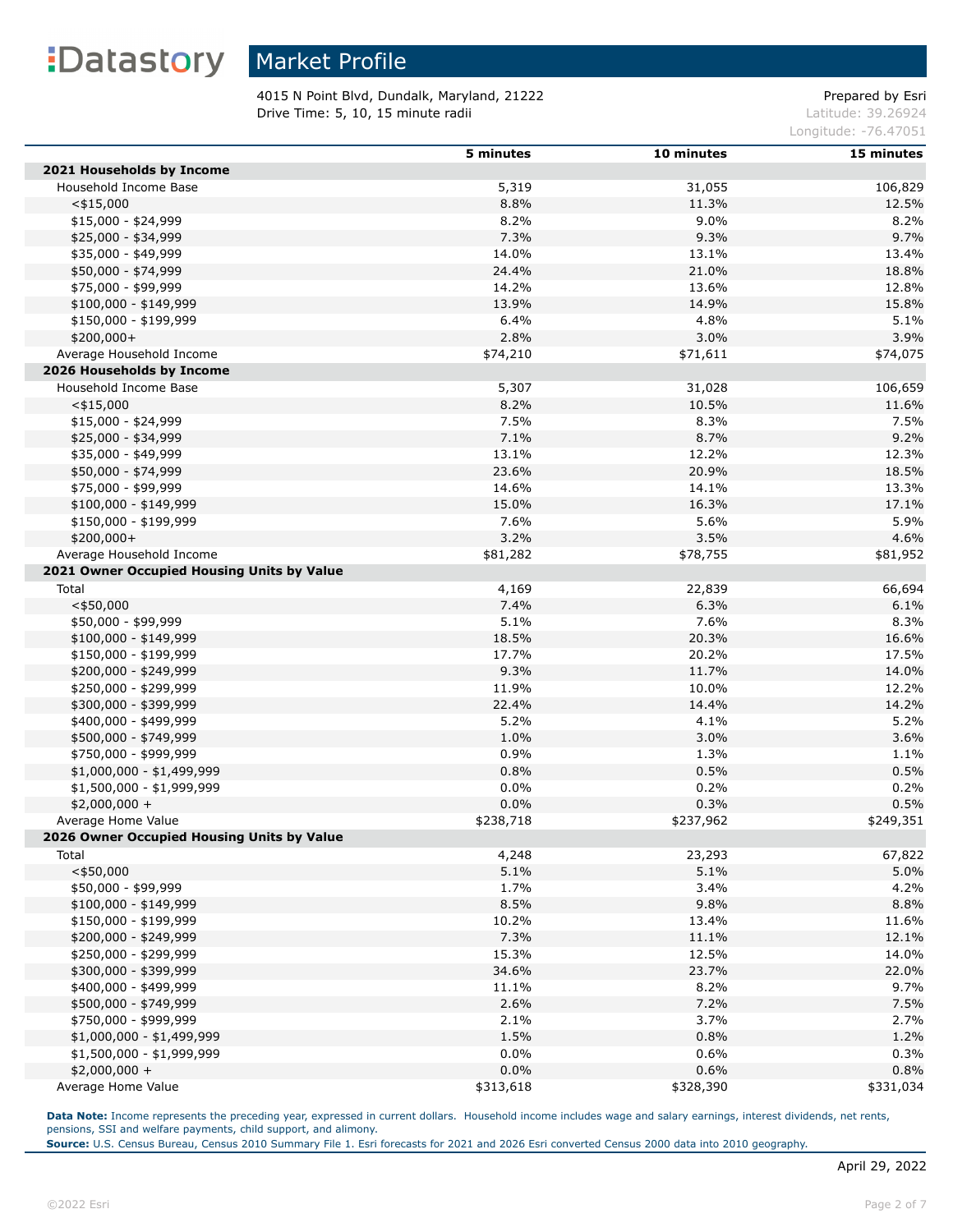### Market Profile

4015 N Point Blvd, Dundalk, Maryland, 21222 Prepared by Esri **Drive Time: 5, 10, 15 minute radii Latitude: 39.26924** Latitude: 39.26924

Longitude: -76.47051

|                        | 5 minutes | 10 minutes | 15 minutes |
|------------------------|-----------|------------|------------|
| 2010 Population by Age |           |            |            |
| Total                  | 14,426    | 81,260     | 276,245    |
| $0 - 4$                | 5.9%      | 6.2%       | 7.1%       |
| $5 - 9$                | 5.7%      | 5.8%       | 6.2%       |
| $10 - 14$              | 6.3%      | 5.9%       | 6.1%       |
| $15 - 24$              | 13.9%     | 13.5%      | 14.2%      |
| $25 - 34$              | 11.5%     | 13.1%      | 15.7%      |
| $35 - 44$              | 12.6%     | 12.2%      | 12.8%      |
| $45 - 54$              | 16.5%     | 15.8%      | 14.6%      |
| $55 - 64$              | 11.4%     | 12.1%      | 11.1%      |
| $65 - 74$              | 8.7%      | 7.7%       | 6.3%       |
| $75 - 84$              | 5.5%      | 5.5%       | 4.2%       |
| $85 +$                 | 2.1%      | 2.3%       | 1.8%       |
| $18 +$                 | 77.8%     | 78.2%      | 76.7%      |
| 2021 Population by Age |           |            |            |
| Total                  | 14,062    | 80,852     | 278,047    |
| $0 - 4$                | 5.2%      | 5.5%       | 6.2%       |
| $5 - 9$                | 5.4%      | 5.6%       | 6.2%       |
| $10 - 14$              | 5.6%      | 5.7%       | 6.1%       |
| $15 - 24$              | 10.8%     | 10.9%      | 11.6%      |
| $25 - 34$              | 15.0%     | 14.8%      | 16.3%      |
| $35 - 44$              | 11.2%     | 12.1%      | 13.4%      |
| $45 - 54$              | 12.3%     | 11.8%      | 11.4%      |
| $55 - 64$              | 14.7%     | 14.2%      | 12.6%      |
| $65 - 74$              | 10.4%     | 10.6%      | 9.3%       |
| 75 - 84                | 6.5%      | 5.9%       | 4.7%       |
| $85 +$                 | 2.9%      | 2.8%       | 2.1%       |
| $18 +$                 | 80.7%     | 80.1%      | 78.3%      |
| 2026 Population by Age |           |            |            |
| Total                  | 14,059    | 80,886     | 277,632    |
| $0 - 4$                | 5.5%      | 5.6%       | 6.3%       |
| $5 - 9$                | 5.3%      | 5.5%       | 6.0%       |
| $10 - 14$              | 5.5%      | 5.7%       | 6.0%       |
| $15 - 24$              | 10.1%     | 10.4%      | 11.6%      |
| $25 - 34$              | 14.4%     | 14.0%      | 15.0%      |
| $35 - 44$              | 13.5%     | 13.7%      | 14.5%      |
| 45 - 54                | 10.7%     | 11.0%      | 11.3%      |
| $55 - 64$              | 13.6%     | 12.9%      | 11.5%      |
| $65 - 74$              | 11.6%     | 11.6%      | 10.1%      |
| 75 - 84                | 6.8%      | 6.7%       | 5.6%       |
| $85 +$                 | 3.0%      | 2.7%       | 2.1%       |
| $18 +$                 | 80.6%     | 79.9%      | 78.4%      |
| 2010 Population by Sex |           |            |            |
| Males                  | 7,030     | 39,460     | 131,911    |
| Females                | 7,396     | 41,800     | 144,335    |
| 2021 Population by Sex |           |            |            |
| Males                  | 6,808     | 39,366     | 133,248    |
| Females                | 7,255     | 41,485     | 144,798    |
| 2026 Population by Sex |           |            |            |
| Males                  | 6,815     | 39,513     | 133,261    |
| Females                | 7,246     | 41,373     | 144,371    |
|                        |           |            |            |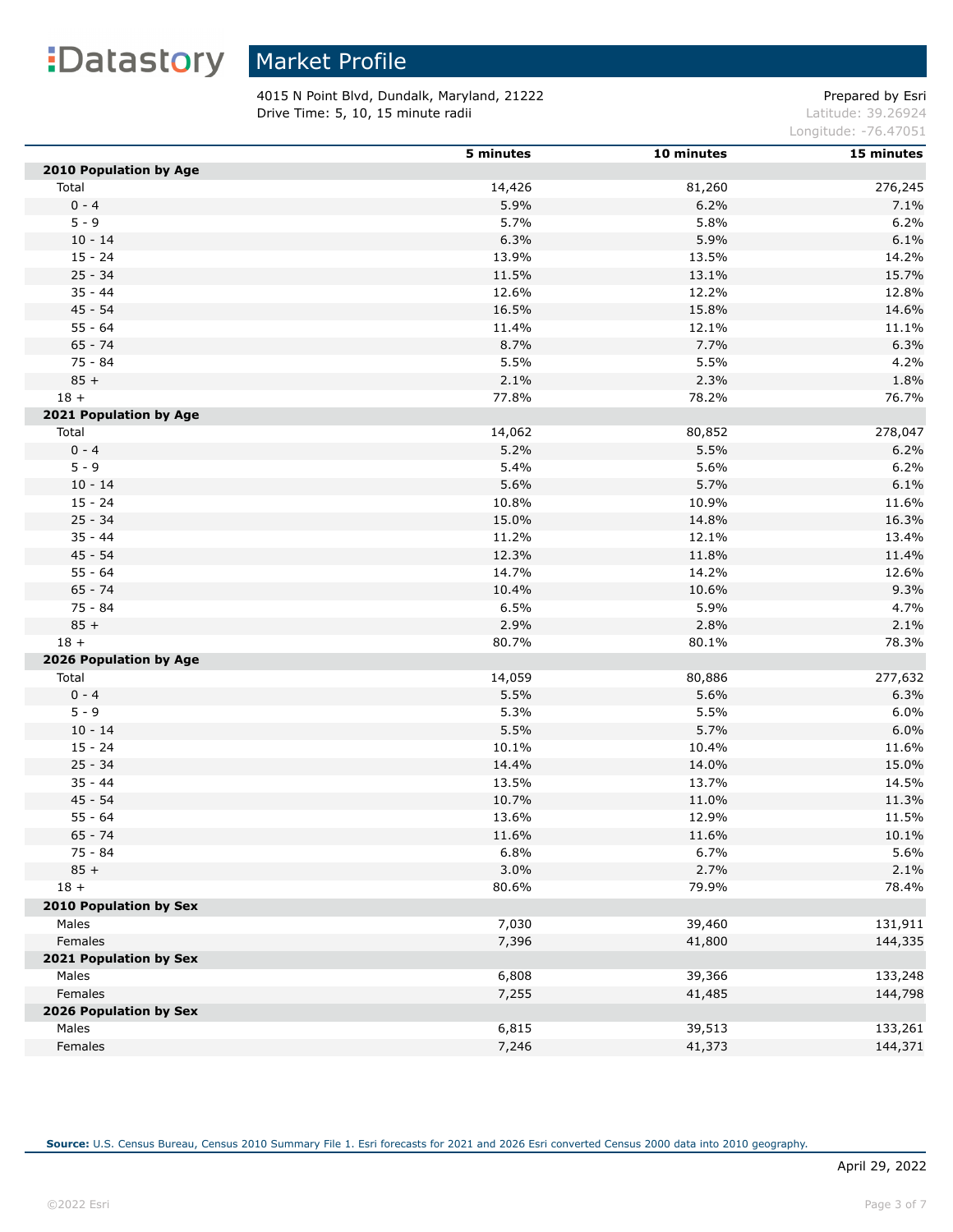## Market Profile

4015 N Point Blvd, Dundalk, Maryland, 21222 Prepared by Esri **Drive Time: 5, 10, 15 minute radii Latitude: 39.26924** Latitude: 39.26924

Longitude: -76.47051

|                                                    | 5 minutes | 10 minutes | 15 minutes |
|----------------------------------------------------|-----------|------------|------------|
| 2010 Population by Race/Ethnicity                  |           |            |            |
| Total                                              | 14,425    | 81,259     | 276,245    |
| White Alone                                        | 89.4%     | 84.1%      | 55.9%      |
| <b>Black Alone</b>                                 | 5.6%      | 7.7%       | 34.9%      |
| American Indian Alone                              | 0.8%      | 0.9%       | 0.7%       |
| Asian Alone                                        | 1.3%      | 1.8%       | 2.5%       |
| Pacific Islander Alone                             | 0.0%      | 0.0%       | 0.0%       |
| Some Other Race Alone                              | 1.0%      | 2.7%       | 3.3%       |
| Two or More Races                                  | 2.0%      | 2.7%       | 2.7%       |
| Hispanic Origin                                    | 3.1%      | 6.1%       | 7.0%       |
| Diversity Index                                    | 24.5      | 36.8       | 62.2       |
| 2021 Population by Race/Ethnicity                  |           |            |            |
| Total                                              | 14,064    | 80,852     | 278,047    |
| White Alone                                        | 83.6%     | 76.9%      | 50.3%      |
| <b>Black Alone</b>                                 | 8.6%      | 11.1%      | 37.3%      |
| American Indian Alone                              | 1.0%      | 1.0%       | 0.7%       |
| Asian Alone                                        | 1.9%      | 2.6%       | 3.2%       |
| Pacific Islander Alone                             | 0.0%      | 0.0%       | 0.1%       |
| Some Other Race Alone                              | 1.7%      | 4.4%       | 4.9%       |
| Two or More Races                                  | 3.2%      | 4.0%       | 3.6%       |
| Hispanic Origin                                    | 5.4%      | 10.0%      | 10.5%      |
| Diversity Index                                    | 36.5      | 50.4       | 68.1       |
| 2026 Population by Race/Ethnicity                  |           |            |            |
| Total                                              | 14,059    | 80,885     | 277,632    |
| White Alone                                        | 80.1%     | 72.8%      | 47.7%      |
| <b>Black Alone</b>                                 | 10.4%     | 12.9%      | 38.2%      |
| American Indian Alone                              | 1.1%      | 1.1%       | 0.8%       |
| Asian Alone                                        | 2.3%      | 3.0%       | 3.5%       |
| Pacific Islander Alone                             | 0.0%      | 0.0%       | 0.1%       |
| Some Other Race Alone                              | 2.2%      | 5.3%       | 5.7%       |
| Two or More Races                                  | 3.9%      | 4.8%       | 4.1%       |
| Hispanic Origin                                    | 7.0%      | 12.3%      | 12.5%      |
| Diversity Index                                    | 43.2      | 57.0       | 70.7       |
| 2010 Population by Relationship and Household Type |           |            |            |
| Total                                              | 14,426    | 81,260     | 276,246    |
| In Households                                      | 99.1%     | 99.3%      | 99.3%      |
| In Family Households                               | 85.0%     | 83.0%      | 81.0%      |
| Householder                                        | 26.5%     | 25.5%      | 24.4%      |
| Spouse                                             | 17.8%     | 16.4%      | 13.7%      |
| Child                                              | 32.6%     | 31.6%      | 32.5%      |
| Other relative                                     | 4.6%      | 5.6%       | 6.2%       |
| Nonrelative                                        | 3.6%      | 3.9%       | 4.1%       |
| In Nonfamily Households                            | 14.1%     | 16.3%      | 18.2%      |
| In Group Quarters                                  | 0.9%      | 0.7%       | 0.7%       |
| <b>Institutionalized Population</b>                | 0.8%      | 0.6%       | 0.5%       |
| Noninstitutionalized Population                    | 0.1%      | 0.1%       | 0.3%       |

Data Note: Persons of Hispanic Origin may be of any race. The Diversity Index measures the probability that two people from the same area will be from different race/ ethnic groups. **Source:** U.S. Census Bureau, Census 2010 Summary File 1. Esri forecasts for 2021 and 2026 Esri converted Census 2000 data into 2010 geography.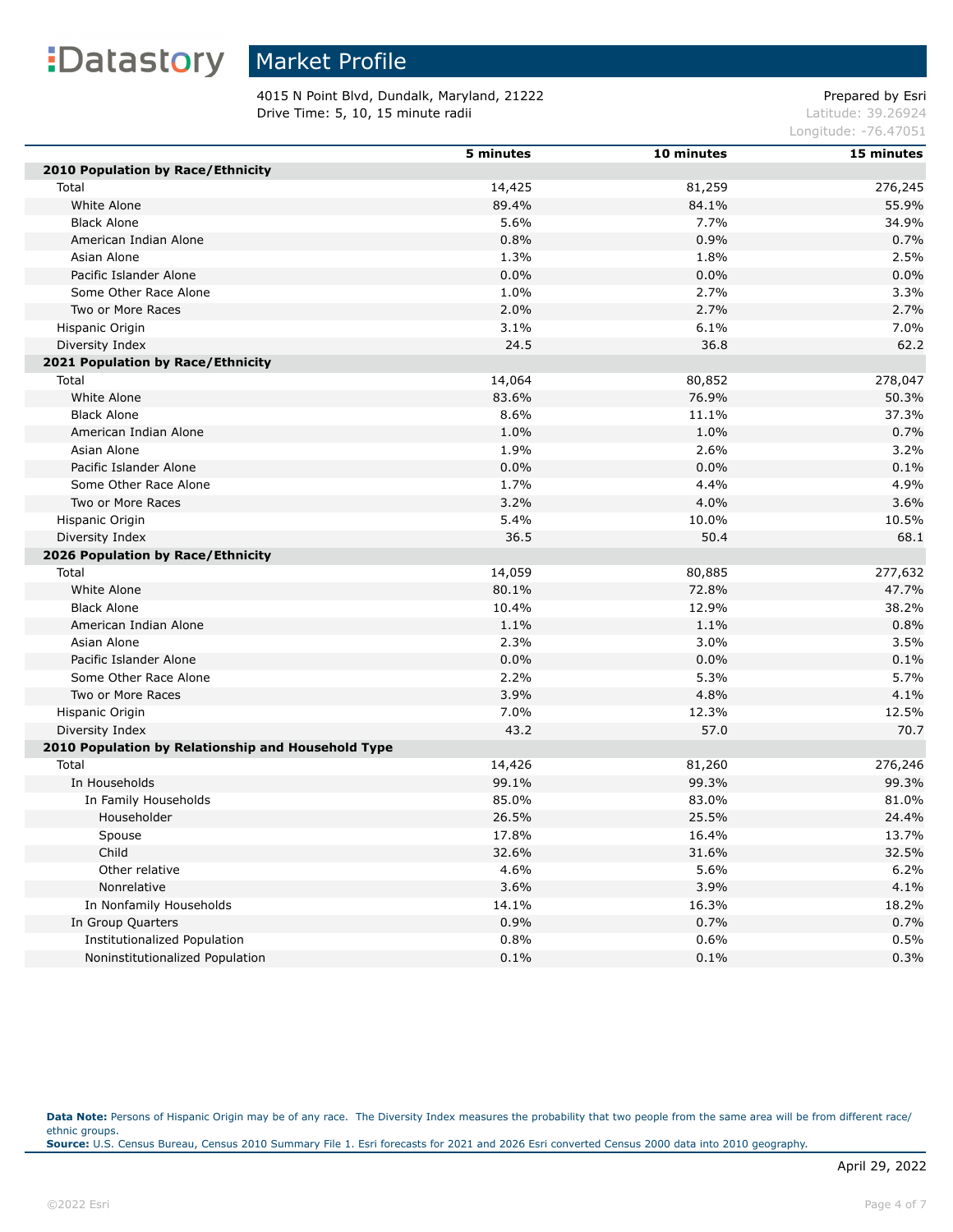# : Datastory Market Profile

Г

4015 N Point Blvd, Dundalk, Maryland, 21222 Prepared by Esri **Drive Time: 5, 10, 15 minute radii Latitude: 39.26924** Latitude: 39.26924

Longitude: -76.47051

|                                               | 5 minutes | 10 minutes | 15 minutes |
|-----------------------------------------------|-----------|------------|------------|
| 2021 Population 25+ by Educational Attainment |           |            |            |
| Total                                         | 10,253    | 58,482     | 194,467    |
| Less than 9th Grade                           | 5.8%      | 6.9%       | 6.3%       |
| 9th - 12th Grade, No Diploma                  | 13.0%     | 11.0%      | 9.3%       |
| High School Graduate                          | 35.0%     | 34.6%      | 30.8%      |
| GED/Alternative Credential                    | 5.4%      | 6.8%       | 5.3%       |
| Some College, No Degree                       | 20.8%     | 19.6%      | 19.7%      |
| Associate Degree                              | 6.1%      | 6.9%       | 6.4%       |
| Bachelor's Degree                             | 8.7%      | 9.2%       | 13.5%      |
| Graduate/Professional Degree                  | 5.2%      | 5.0%       | 8.8%       |
| 2021 Population 15+ by Marital Status         |           |            |            |
| Total                                         | 11,774    | 67,263     | 226,608    |
| <b>Never Married</b>                          | 34.3%     | 37.6%      | 43.5%      |
| Married                                       | 43.9%     | 42.3%      | 38.1%      |
| Widowed                                       | 8.4%      | 9.0%       | 7.3%       |
| Divorced                                      | 13.4%     | 11.1%      | 11.1%      |
| 2021 Civilian Population 16+ in Labor Force   |           |            |            |
| Civilian Population 16+                       | 6,904     | 40,238     | 143,995    |
| Population 16+ Employed                       | 93.9%     | 92.4%      | 92.1%      |
| Population 16+ Unemployment rate              | 6.1%      | 7.6%       | 7.9%       |
| Population 16-24 Employed                     | 12.4%     | 10.7%      | 11.3%      |
| Population 16-24 Unemployment rate            | 13.0%     | 18.6%      | 16.0%      |
| Population 25-54 Employed                     | 64.6%     | 64.3%      | 67.5%      |
| Population 25-54 Unemployment rate            | 4.7%      | 6.7%       | 7.4%       |
| Population 55-64 Employed                     | 15.8%     | 17.6%      | 15.0%      |
| Population 55-64 Unemployment rate            | 7.1%      | 4.4%       | 4.7%       |
| Population 65+ Employed                       | 7.1%      | 7.4%       | 6.2%       |
| Population 65+ Unemployment rate              | 3.5%      | 3.9%       | 5.2%       |
|                                               |           |            |            |
| 2021 Employed Population 16+ by Industry      |           |            |            |
| Total                                         | 6,480     | 37,193     | 132,598    |
| Agriculture/Mining                            | 0.9%      | 0.4%       | 0.2%       |
| Construction                                  | 10.4%     | 12.7%      | 9.5%       |
| Manufacturing                                 | 8.3%      | 7.7%       | 6.0%       |
| Wholesale Trade                               | 4.0%      | 2.8%       | 2.2%       |
| Retail Trade                                  | 11.2%     | 12.0%      | 11.0%      |
| Transportation/Utilities                      | 7.7%      | 7.4%       | 7.2%       |
| Information                                   | 0.4%      | 0.8%       | 1.0%       |
| Finance/Insurance/Real Estate                 | 4.6%      | 5.4%       | 5.7%       |
| Services                                      | 44.3%     | 44.0%      | 49.1%      |
| <b>Public Administration</b>                  | 7.9%      | 6.8%       | 8.2%       |
| 2021 Employed Population 16+ by Occupation    |           |            |            |
| Total                                         | 6,478     | 37,195     | 132,599    |
| White Collar                                  | 53.6%     | 49.5%      | 56.0%      |
| Management/Business/Financial                 | 11.7%     | 11.9%      | 13.6%      |
| Professional                                  | 17.5%     | 15.7%      | 21.4%      |
| Sales                                         | 8.4%      | 8.2%       | 7.9%       |
| Administrative Support                        | 16.0%     | 13.9%      | 13.0%      |
| Services                                      | 16.0%     | 18.1%      | 18.7%      |
| <b>Blue Collar</b>                            | 30.4%     | 32.4%      | 25.3%      |
| Farming/Forestry/Fishing                      | 0.0%      | $0.0\%$    | 0.1%       |
| Construction/Extraction                       | 7.6%      | 9.1%       | 6.5%       |
| Installation/Maintenance/Repair               | 5.1%      | 5.0%       | 3.5%       |
| Production                                    | 5.6%      | 5.5%       | 4.3%       |
| Transportation/Material Moving                | 12.2%     | 12.6%      | 10.9%      |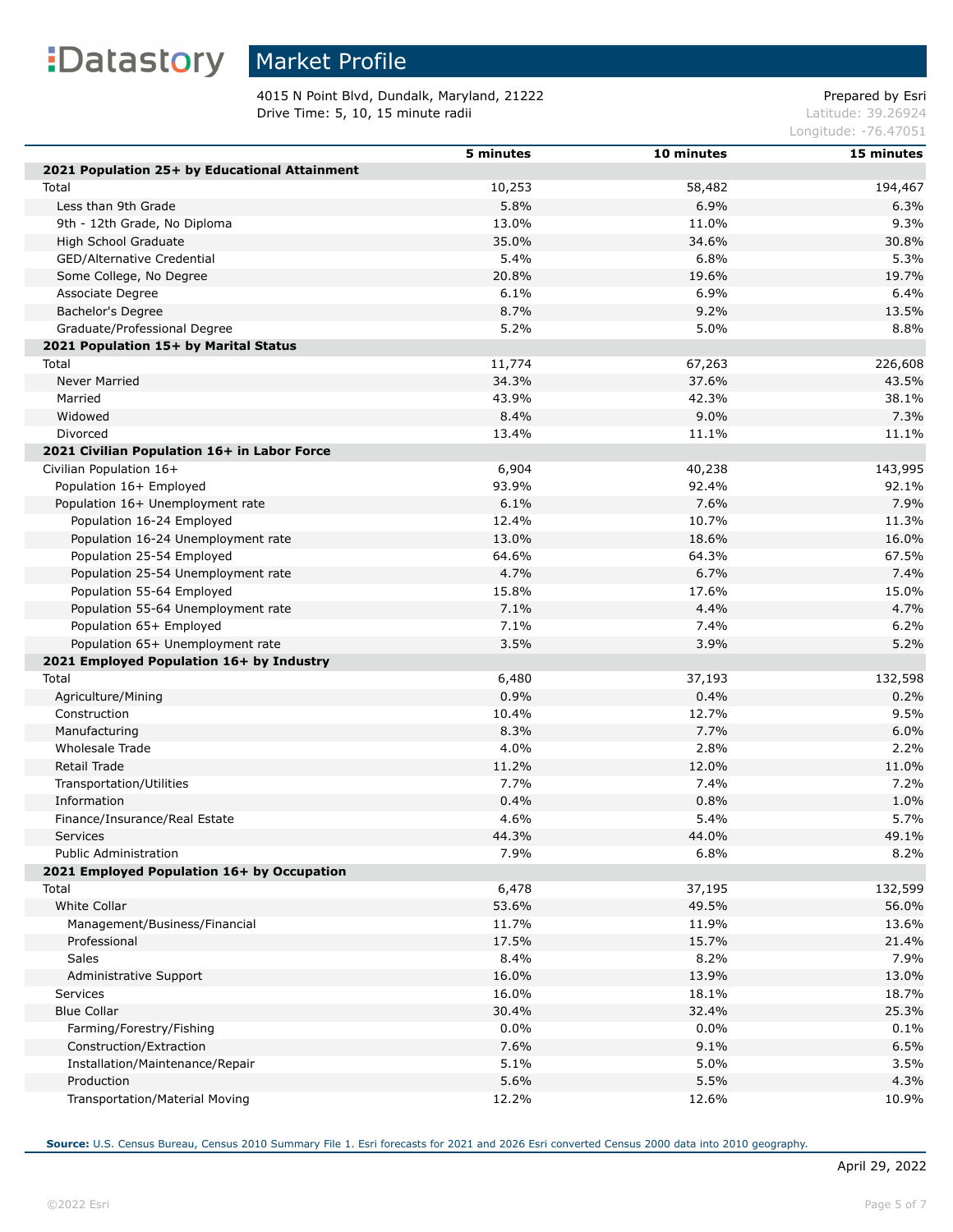## Market Profile

4015 N Point Blvd, Dundalk, Maryland, 21222 Prepared by Esri **Drive Time: 5, 10, 15 minute radii Latitude: 39.26924** Latitude: 39.26924

Longitude: -76.47051

|                                               | 5 minutes      | 10 minutes      | 15 minutes       |
|-----------------------------------------------|----------------|-----------------|------------------|
| 2010 Households by Type                       |                |                 |                  |
| Total                                         | 5,486          | 31,406          | 106,471          |
| Households with 1 Person                      | 24.2%          | 27.2%           | 28.5%            |
| Households with 2+ People                     | 75.8%          | 72.8%           | 71.5%            |
| Family Households                             | 69.9%          | 66.1%           | 63.4%            |
| Husband-wife Families                         | 47.3%          | 42.4%           | 35.5%            |
| With Related Children                         | 19.7%          | 17.3%           | 15.0%            |
| Other Family (No Spouse Present)              | 22.7%          | 23.7%           | 27.9%            |
| Other Family with Male Householder            | 6.9%           | 7.1%            | 6.7%             |
| With Related Children                         | 3.7%           | 3.8%            | 3.6%             |
| Other Family with Female Householder          | 15.8%          | 16.6%           | 21.2%            |
| With Related Children                         | 9.6%           | 10.0%           | 13.8%            |
| Nonfamily Households                          | 5.8%           | 6.7%            | 8.1%             |
|                                               |                |                 |                  |
| All Households with Children                  | 33.7%          | 31.8%           | 33.0%            |
|                                               |                |                 |                  |
| Multigenerational Households                  | 6.9%           | 6.6%            | 6.7%             |
| Unmarried Partner Households                  | 8.1%           | 8.8%            | 9.3%             |
| Male-female                                   | 7.5%           | 8.1%            | 8.4%             |
| Same-sex                                      | 0.6%           | 0.8%            | 0.9%             |
| 2010 Households by Size                       |                |                 |                  |
|                                               |                |                 |                  |
| Total<br>1 Person Household                   | 5,486<br>24.2% | 31,405<br>27.2% | 106,470<br>28.5% |
| 2 Person Household                            |                |                 |                  |
| 3 Person Household                            | 32.5%<br>17.8% | 31.3%<br>17.5%  | 30.3%<br>17.5%   |
| 4 Person Household                            | 14.6%          | 12.9%           |                  |
|                                               | 6.8%           | 6.5%            | 12.3%<br>6.4%    |
| 5 Person Household                            |                |                 |                  |
| 6 Person Household                            | 2.4%           | 2.6%            | 2.8%             |
| 7 + Person Household                          | 1.7%           | 2.0%            | 2.3%             |
| 2010 Households by Tenure and Mortgage Status |                |                 |                  |
| Total                                         | 5,486          | 31,406          | 106,471          |
| Owner Occupied                                | 75.2%          | 70.4%           | 59.7%            |
| Owned with a Mortgage/Loan                    | 51.0%          | 47.0%           | 43.4%            |
| Owned Free and Clear                          | 24.2%          | 23.3%           | 16.3%            |
| Renter Occupied                               | 24.8%          | 29.6%           | 40.3%            |
| 2021 Affordability, Mortgage and Wealth       |                |                 |                  |
| Housing Affordability Index                   | 144            | 150             | 136              |
| Percent of Income for Mortgage                | 14.7%          | 14.0%           | 15.3%            |
| Wealth Index                                  | 71             | 68              | 66               |
| 2010 Housing Units By Urban/ Rural Status     |                |                 |                  |
| <b>Total Housing Units</b>                    | 5,833          | 33,620          | 118,100          |
| Housing Units Inside Urbanized Area           | 100.0%         | 99.9%           | 99.9%            |
| Housing Units Inside Urbanized Cluster        | $0.0\%$        | $0.0\%$         | 0.0%             |
| <b>Rural Housing Units</b>                    | 0.0%           | 0.1%            | 0.1%             |
| 2010 Population By Urban/ Rural Status        |                |                 |                  |
| <b>Total Population</b>                       | 14,426         | 81,260          | 276,246          |
| Population Inside Urbanized Area              | 100.0%         | 99.9%           | 99.9%            |
| Population Inside Urbanized Cluster           | 0.0%           | $0.0\%$         | 0.0%             |
| Rural Population                              | 0.0%           | 0.1%            | 0.1%             |
|                                               |                |                 |                  |

Data Note: Households with children include any households with people under age 18, related or not. Multigenerational households are families with 3 or more parentchild relationships. Unmarried partner households are usually classified as nonfamily households unless there is another member of the household related to the householder. Multigenerational and unmarried partner households are reported only to the tract level. Esri estimated block group data, which is used to estimate polygons or non-standard geography.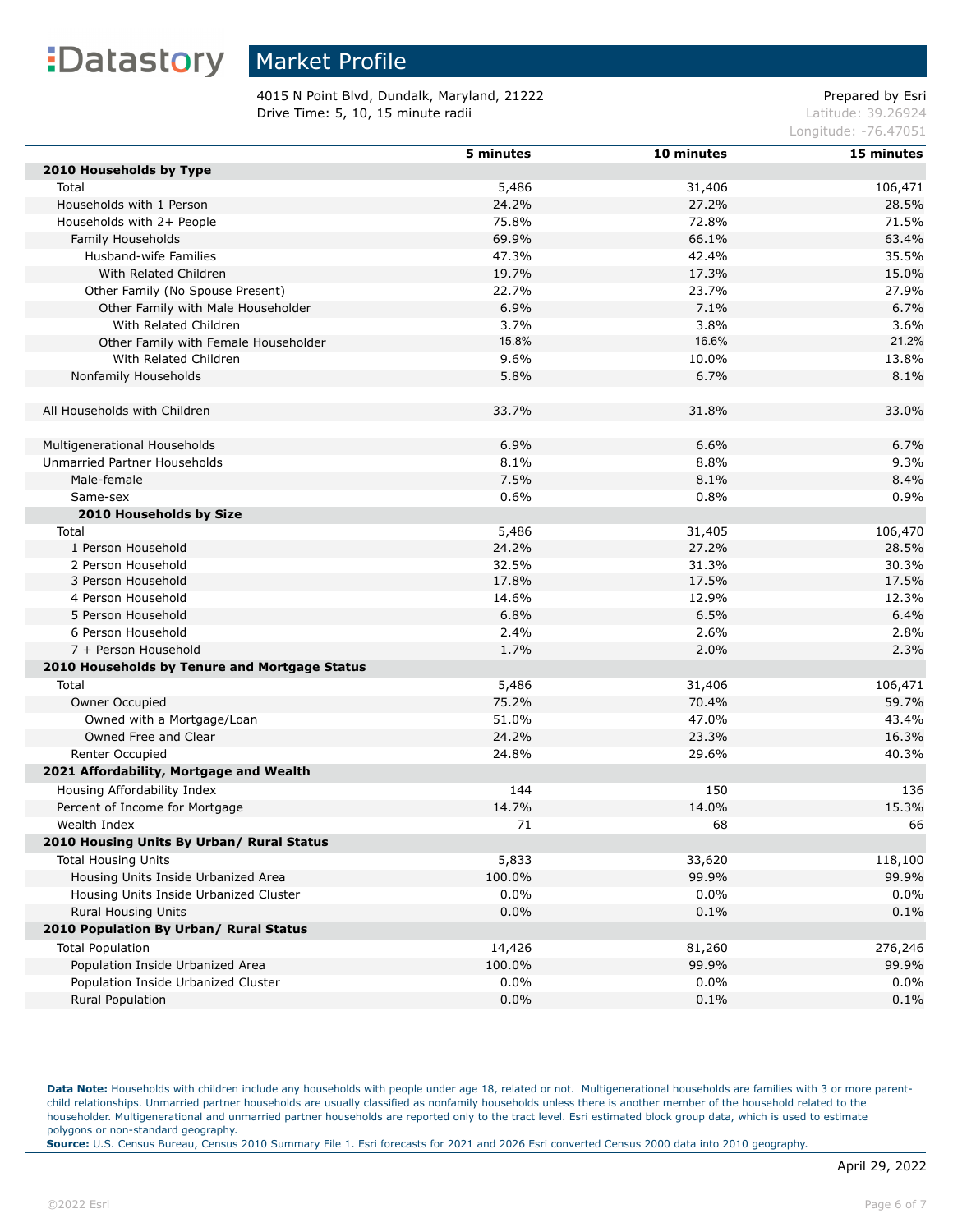### Market Profile

4015 N Point Blvd, Dundalk, Maryland, 21222 Prepared by Esri **Drive Time: 5, 10, 15 minute radii Latitude: 39.26924** Latitude: 39.26924

Longitude: -76.47051

|                                                             | 5 minutes          | 10 minutes             | 15 minutes                      |
|-------------------------------------------------------------|--------------------|------------------------|---------------------------------|
| <b>Top 3 Tapestry Segments</b>                              |                    |                        |                                 |
| 1.                                                          | Parks and Rec (5C) | Parks and Rec (5C)     | Parks and Rec (5C)              |
| 2.                                                          | Front Porches (8E) | Front Porches (8E)     | Front Porches (8E)              |
| З.                                                          | Pleasantville (2B) | Midlife Constants (5E) | Bright Young Professionals (8C) |
| 2021 Consumer Spending                                      |                    |                        |                                 |
| Apparel & Services: Total \$                                | \$8,936,111        | \$50,986,737           | \$186,943,042                   |
| Average Spent                                               | \$1,680.04         | \$1,641.03             | \$1,749.67                      |
| Spending Potential Index                                    | 79                 | 77                     | 83                              |
| Education: Total \$                                         | \$8,492,155        | \$46,365,465           | \$157,986,549                   |
| Average Spent                                               | \$1,596.57         | \$1,492.29             | \$1,478.65                      |
| Spending Potential Index                                    | 93                 | 86                     | 86                              |
| Entertainment/Recreation: Total \$                          | \$13,623,884       | \$77,209,373           | \$272,781,631                   |
| Average Spent                                               | \$2,561.36         | \$2,485.01             | \$2,553.06                      |
| Spending Potential Index                                    | 79                 | 77                     | 79                              |
| Food at Home: Total \$                                      | \$23,007,305       | \$131,729,995          | \$475,621,523                   |
| Average Spent                                               | \$4,325.49         | \$4,239.78             | \$4,451.51                      |
| Spending Potential Index                                    | 79                 | 78                     | 82                              |
| Food Away from Home: Total \$                               | \$15,736,954       | \$90,154,741           | \$331,098,714                   |
| Average Spent                                               | \$2,958.63         | \$2,901.67             | \$3,098.87                      |
| Spending Potential Index                                    | 78                 | 76                     | 82                              |
| Health Care: Total \$                                       | \$25,899,206       | \$147,770,019          | \$521,749,455                   |
| Average Spent                                               | \$4,869.19         | \$4,756.04             | \$4,883.24                      |
| Spending Potential Index                                    | 78                 | 76                     | 78                              |
| HH Furnishings & Equipment: Total \$                        | \$9,485,264        | \$53,512,039           | \$190,958,813                   |
| Average Spent                                               | \$1,783.28         | \$1,722.31             | \$1,787.25                      |
| Spending Potential Index                                    | 79                 | 76                     | 79                              |
| Personal Care Products & Services: Total \$                 | \$3,818,915        | \$21,731,385           | \$78,348,970                    |
| Average Spent                                               | \$717.98           | \$699.43               | \$733.30                        |
| Spending Potential Index                                    | 80                 | 78                     | 82                              |
| Shelter: Total \$                                           | \$88,529,628       | \$500,213,797          | \$1,783,659,638                 |
| Average Spent                                               | \$16,644.04        | \$16,099.58            | \$16,693.90                     |
| Spending Potential Index                                    | 83                 | 80                     | 83                              |
| Support Payments/Cash Contributions/Gifts in Kind: Total \$ | \$9,489,245        | \$54,126,706           | \$189,988,801                   |
| Average Spent                                               | \$1,784.03         | \$1,742.09             | \$1,778.17                      |
| Spending Potential Index                                    | 75                 | 73                     | 74                              |
| Travel: Total \$                                            | \$10,850,977       | \$60,427,203           | \$211,226,059                   |
|                                                             |                    |                        |                                 |
| Average Spent                                               | \$2,040.04         | \$1,944.87             | \$1,976.94                      |
| Spending Potential Index                                    | 81                 | 77                     | 78                              |
| Vehicle Maintenance & Repairs: Total \$                     | \$4,542,449        | \$26,193,322           | \$94,641,876                    |
| Average Spent                                               | \$854.00           | \$843.04               | \$885.79                        |
| Spending Potential Index                                    | 77                 | 76                     | 80                              |

**Data Note:** Consumer spending shows the amount spent on a variety of goods and services by households that reside in the area. Expenditures are shown by broad budget categories that are not mutually exclusive. Consumer spending does not equal business revenue. Total and Average Amount Spent Per Household represent annual figures. The Spending Potential Index represents the amount spent in the area relative to a national average of 100. **Source:** Consumer Spending data are derived from the 2018 and 2019 Consumer Expenditure Surveys, Bureau of Labor Statistics. Esri. **Source:** U.S. Census Bureau, Census 2010 Summary File 1. Esri forecasts for 2021 and 2026 Esri converted Census 2000 data into 2010 geography.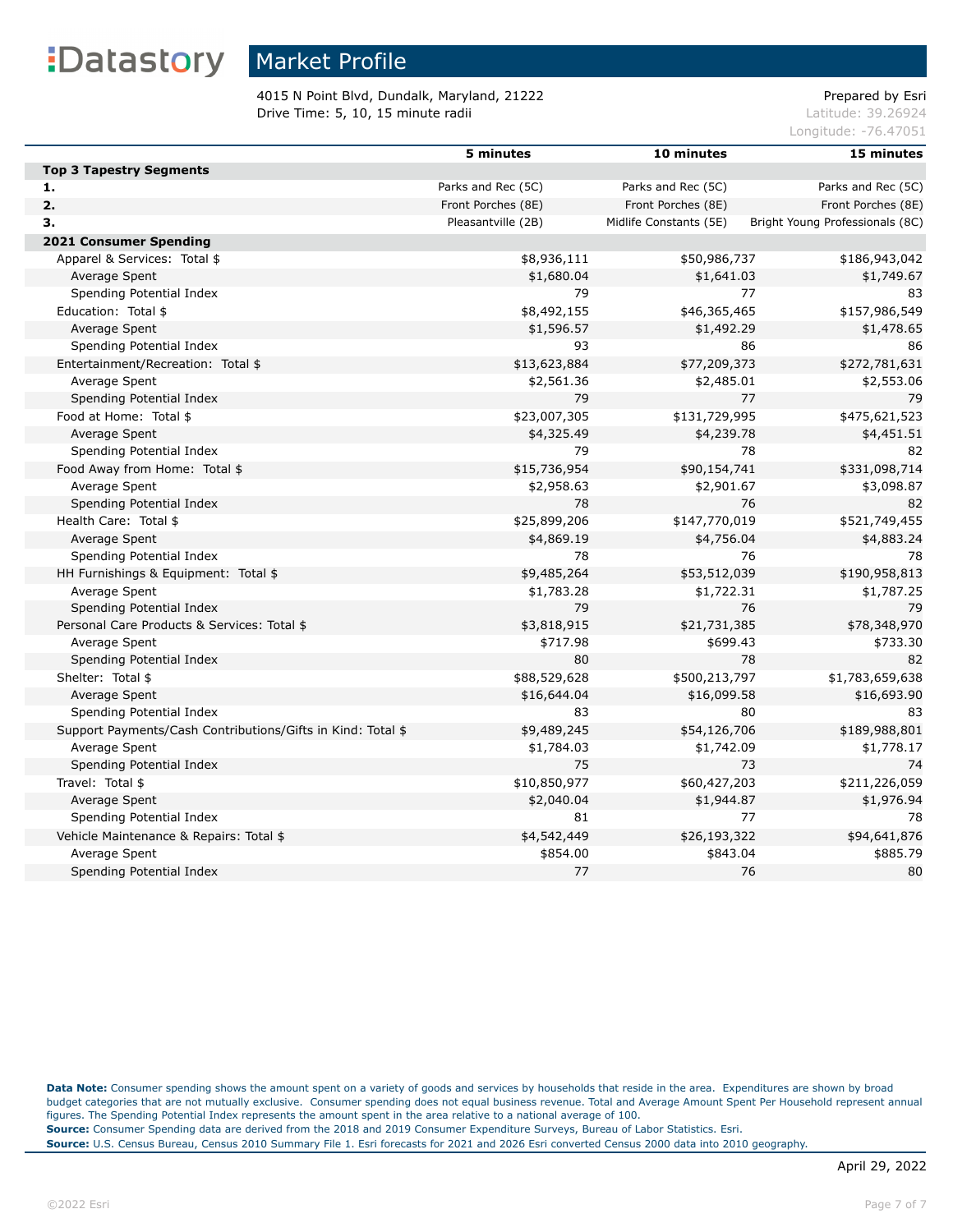### Retail Goods and Services Expenditures

4015 N Point Blvd, Dundalk, Maryland, 21222<br>Drive Time: 5 minute radius and the property of the extendio of the extendio of the Prepared by Esri Drive Time: 5 minute radius

Longitude: -76.47051

| <b>Top Tapestry Segments</b>                  | <b>Percent</b> | <b>Demographic Summary</b> | 2021                  | 2026         |
|-----------------------------------------------|----------------|----------------------------|-----------------------|--------------|
| Parks and Rec (5C)                            | 44.0%          | Population                 | 14,062                | 14,060       |
| Front Porches (8E)                            | 32.1%          | Households                 | 5,319                 | 5,307        |
| Pleasantville (2B)                            | 11.5%          | <b>Families</b>            | 3,683                 | 3,661        |
| Midlife Constants (5E)                        | 10.5%          | Median Age                 | 41.8                  | 41.4         |
| Salt of the Earth (6B)                        | 1.9%           | Median Household Income    | \$59,202              | \$62,203     |
|                                               |                | <b>Spending Potential</b>  | <b>Average Amount</b> |              |
|                                               |                | <b>Index</b>               | <b>Spent</b>          | <b>Total</b> |
| <b>Apparel and Services</b>                   |                | 79                         | \$1,680.04            | \$8,936,111  |
| Men's                                         |                | 78                         | \$317.23              | \$1,687,344  |
| Women's                                       |                | 80                         | \$588.44              | \$3,129,907  |
| Children's                                    |                | 76                         | \$236.27              | \$1,256,715  |
| Footwear                                      |                | 82                         | \$413.27              | \$2,198,171  |
| Watches & Jewelry                             |                | 73                         | \$94.46               | \$502,442    |
| Apparel Products and Services (1)             |                | 84                         | \$44.13               | \$234,725    |
| Computer                                      |                |                            |                       |              |
| Computers and Hardware for Home Use           |                | 79                         | \$132.26              | \$703,465    |
| Portable Memory                               |                | 77                         | \$3.33                | \$17,723     |
| Computer Software                             |                | 84                         | \$8.07                | \$42,926     |
| <b>Computer Accessories</b>                   |                | 78                         | \$14.02               | \$74,582     |
| <b>Entertainment &amp; Recreation</b>         |                | 79                         | \$2,561.36            | \$13,623,884 |
| Fees and Admissions                           |                | 84                         | \$625.05              | \$3,324,652  |
| Membership Fees for Clubs (2)                 |                | 84                         | \$208.92              | \$1,111,225  |
| Fees for Participant Sports, excl. Trips      |                | 81                         | \$93.12               | \$495,319    |
| Tickets to Theatre/Operas/Concerts            |                | 89                         | \$71.81               | \$381,950    |
| <b>Tickets to Movies</b>                      |                | 78                         | \$43.20               | \$229,760    |
| <b>Tickets to Parks or Museums</b>            |                | 76                         | \$25.73               | \$136,839    |
| Admission to Sporting Events, excl. Trips     |                | 84                         | \$54.25               | \$288,555    |
| Fees for Recreational Lessons                 |                | 90                         | \$126.97              | \$675,367    |
| <b>Dating Services</b>                        |                | 88                         | \$1.06                | \$5,636      |
| TV/Video/Audio                                |                | 78                         | \$920.07              | \$4,893,850  |
| Cable and Satellite Television Services       |                | 80                         | \$641.70              | \$3,413,179  |
| Televisions                                   |                | 75                         | \$84.32               | \$448,515    |
| Satellite Dishes                              |                | 68                         | \$1.06                | \$5,663      |
| VCRs, Video Cameras, and DVD Players          |                | 76                         | \$3.74                | \$19,895     |
| Miscellaneous Video Equipment                 |                | 94                         | \$14.57               | \$77,477     |
| Video Cassettes and DVDs                      |                | 77                         | \$5.92                | \$31,466     |
| Video Game Hardware/Accessories               |                | 72                         | \$20.85               | \$110,913    |
| Video Game Software                           |                | 76                         | \$12.11               | \$64,430     |
| Rental/Streaming/Downloaded Video             |                | 74                         | \$52.21               | \$277,686    |
| <b>Installation of Televisions</b>            |                | 84                         | \$0.62                | \$3,309      |
| Audio (3)                                     |                | 76                         | \$81.17               | \$431,717    |
| Rental and Repair of TV/Radio/Sound Equipment |                | 61                         | \$1.81                | \$9,601      |
| Pets                                          |                | 76                         | \$556.29              | \$2,958,918  |
| Toys/Games/Crafts/Hobbies (4)                 |                | 77                         | \$88.62               | \$471,383    |
| Recreational Vehicles and Fees (5)            |                | 80                         | \$90.24               | \$479,991    |
| Sports/Recreation/Exercise Equipment (6)      |                | 73                         | \$132.32              | \$703,791    |
| Photo Equipment and Supplies (7)              |                | 76                         | \$34.72               | \$184,652    |
| Reading (8)                                   |                | 85                         | \$87.61               | \$465,977    |
| Catered Affairs (9)                           |                | 91                         | \$26.68               | \$141,925    |
| Food                                          |                | 79                         | \$7,284.12            | \$38,744,260 |
| Food at Home                                  |                | 79                         | \$4,325.49            | \$23,007,305 |
| Bakery and Cereal Products                    |                | 81                         | \$562.95              | \$2,994,313  |
| Meats, Poultry, Fish, and Eggs                |                | 80                         | \$938.10              | \$4,989,730  |
| Dairy Products                                |                | 81                         | \$440.83              | \$2,344,783  |
| Fruits and Vegetables                         |                | 81                         | \$854.31              | \$4,544,091  |
| Snacks and Other Food at Home (10)            |                | 78                         | \$1,529.31            | \$8,134,389  |
| Food Away from Home                           |                | 78                         | \$2,958.63            | \$15,736,954 |
| Alcoholic Beverages                           |                | 81                         | \$509.86              | \$2,711,952  |

**Data Note:** The Spending Potential Index (SPI) is household-based, and represents the amount spent for a product or service relative to a national average of 100. Detail may not sum to totals due to rounding. This report is not a comprehensive list of all consumer spending variables therefore the variables in each section may not sum to totals.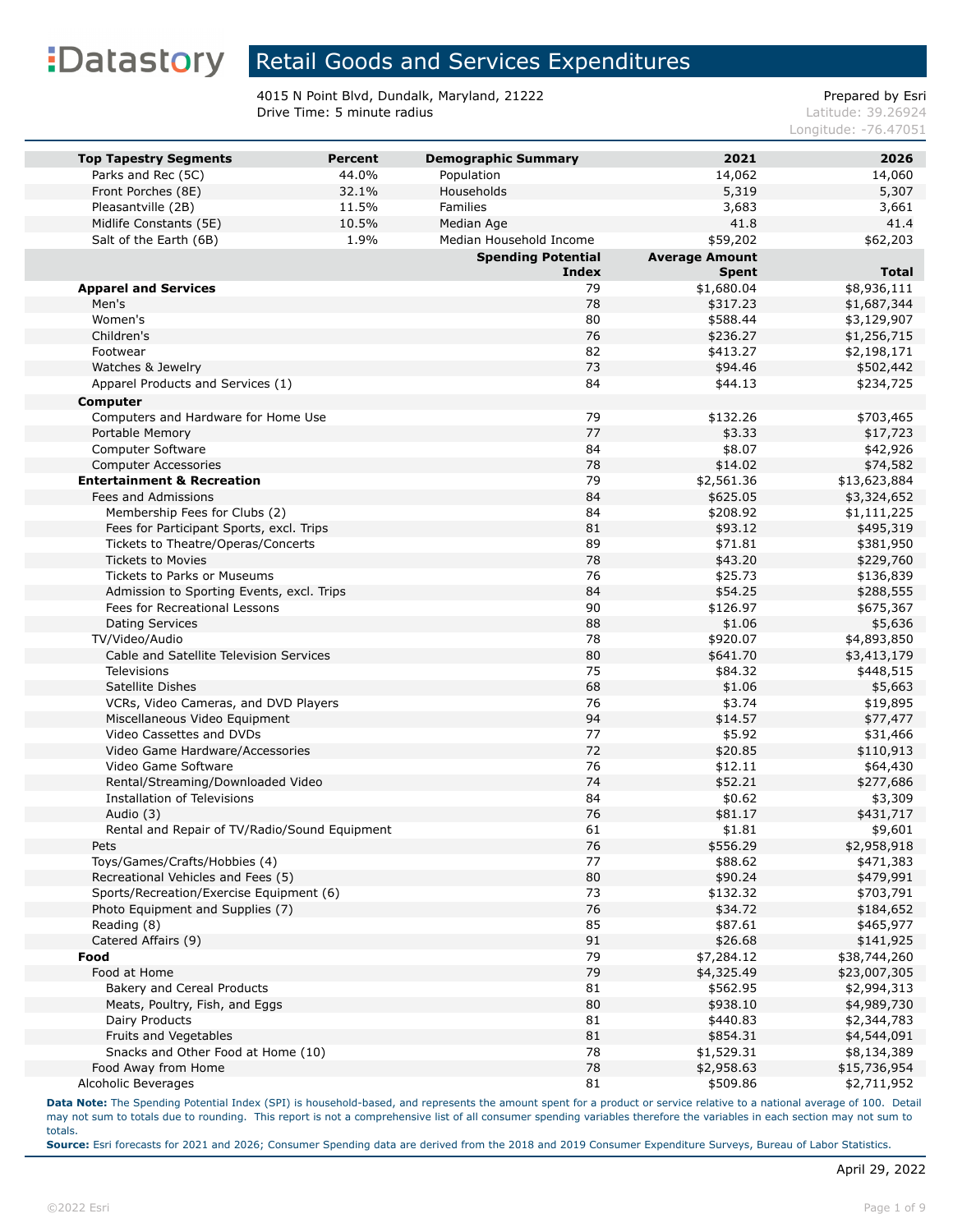### Retail Goods and Services Expenditures

4015 N Point Blvd, Dundalk, Maryland, 21222<br>Drive Time: 5 minute radius and the property of the extendio of the extendio of the Prepared by Esri Drive Time: 5 minute radius

Longitude: -76.47051

|                                            | <b>Spending Potential</b><br><b>Index</b> | <b>Average Amount</b><br><b>Spent</b> | <b>Total</b>  |
|--------------------------------------------|-------------------------------------------|---------------------------------------|---------------|
| <b>Financial</b>                           |                                           |                                       |               |
| Value of Stocks/Bonds/Mutual Funds         | 78                                        | \$21,259.84                           | \$113,081,095 |
| Value of Retirement Plans                  | 84                                        | \$84,191.44                           | \$447,814,259 |
| Value of Other Financial Assets            | 79                                        | \$6,831.96                            | \$36,339,177  |
| Vehicle Loan Amount excluding Interest     | 74                                        | \$2,101.67                            | \$11,178,807  |
| Value of Credit Card Debt                  | 83                                        | \$2,286.95                            | \$12,164,274  |
| Health                                     |                                           |                                       |               |
| Nonprescription Drugs                      | 74                                        | \$114.48                              | \$608,925     |
| Prescription Drugs                         | 75                                        | \$249.69                              | \$1,328,092   |
| Eyeglasses and Contact Lenses              | 79                                        | \$76.85                               | \$408,766     |
| Home                                       |                                           |                                       |               |
| Mortgage Payment and Basics (11)           | 84                                        | \$8,970.27                            | \$47,712,858  |
| Maintenance and Remodeling Services        | 82                                        | \$2,351.05                            | \$12,505,260  |
| Maintenance and Remodeling Materials (12)  | 73                                        | \$453.48                              | \$2,412,038   |
| Utilities, Fuel, and Public Services       | 78                                        | \$3,905.75                            | \$20,774,701  |
| <b>Household Furnishings and Equipment</b> |                                           |                                       |               |
| Household Textiles (13)                    | 80                                        | \$81.17                               | \$431,745     |
| Furniture                                  | 79                                        | \$505.87                              | \$2,690,718   |
| Rugs                                       | 80                                        | \$25.07                               | \$133,351     |
| Major Appliances (14)                      | 78                                        | \$296.00                              | \$1,574,410   |
| Housewares (15)                            | 76                                        | \$66.80                               | \$355,332     |
| Small Appliances                           | 77                                        | \$40.30                               | \$214,345     |
| Luggage                                    | 77                                        | \$12.92                               | \$68,736      |
| Telephones and Accessories                 | 85                                        | \$84.76                               | \$450,817     |
| <b>Household Operations</b>                |                                           |                                       |               |
| Child Care                                 | 82                                        | \$436.19                              | \$2,320,074   |
| Lawn and Garden (16)                       | 79                                        | \$395.75                              | \$2,105,006   |
| Moving/Storage/Freight Express             | 72                                        | \$50.96                               | \$271,031     |
| Housekeeping Supplies (17)                 | 78                                        | \$604.66                              | \$3,216,160   |
| <b>Insurance</b>                           |                                           |                                       |               |
| Owners and Renters Insurance               | 75                                        | \$471.89                              | \$2,509,961   |
| Vehicle Insurance                          | 77                                        | \$1,426.80                            | \$7,589,131   |
| Life/Other Insurance                       | 80                                        | \$479.89                              | \$2,552,513   |
| Health Insurance                           | 79                                        | \$3,256.43                            | \$17,320,955  |
| Personal Care Products (18)                | 78                                        | \$385.95                              | \$2,052,890   |
| School Books and Supplies (19)             | 75                                        | \$98.10                               | \$521,771     |
| <b>Smoking Products</b>                    | 76                                        | \$293.55                              | \$1,561,419   |
| <b>Transportation</b>                      |                                           |                                       |               |
| Payments on Vehicles excluding Leases      | 73                                        | \$1,914.25                            | \$10,181,891  |
| Gasoline and Motor Oil                     | 76                                        | \$1,821.78                            | \$9,690,058   |
| Vehicle Maintenance and Repairs            | 77                                        | \$854.00                              | \$4,542,449   |
| <b>Travel</b>                              |                                           |                                       |               |
| Airline Fares                              | 82                                        | \$516.81                              | \$2,748,935   |
| Lodging on Trips                           | 81                                        | \$576.15                              | \$3,064,554   |
| Auto/Truck Rental on Trips                 | 80                                        | \$43.74                               | \$232,660     |
| Food and Drink on Trips                    | 80                                        | \$479.50                              | \$2,550,465   |

**Data Note:** The Spending Potential Index (SPI) is household-based, and represents the amount spent for a product or service relative to a national average of 100. Detail may not sum to totals due to rounding. This report is not a comprehensive list of all consumer spending variables therefore the variables in each section may not sum to totals. **Source:** Esri forecasts for 2021 and 2026; Consumer Spending data are derived from the 2018 and 2019 Consumer Expenditure Surveys, Bureau of Labor Statistics.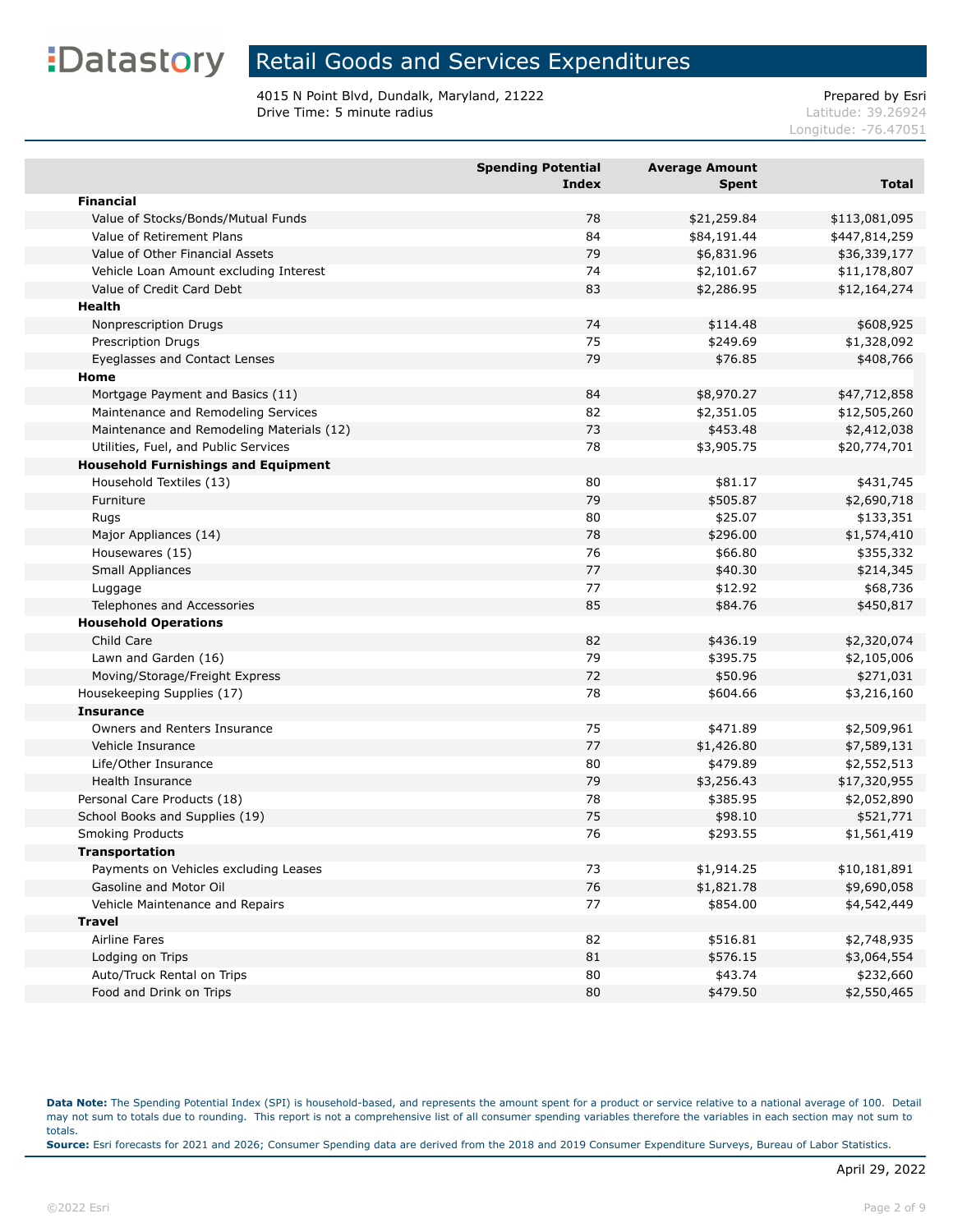### Retail Goods and Services Expenditures

4015 N Point Blvd, Dundalk, Maryland, 21222<br>Drive Time: 10 minute radius<br>Latitude: 39.26924 Drive Time: 10 minute radius

Longitude: -76.47051

| <b>Top Tapestry Segments</b>                                               | <b>Percent</b> | <b>Demographic Summary</b> | 2021                  | 2026                       |
|----------------------------------------------------------------------------|----------------|----------------------------|-----------------------|----------------------------|
| Parks and Rec (5C)                                                         | 36.2%          | Population                 | 80,852                | 80,885                     |
| Front Porches (8E)                                                         | 34.0%          | Households                 | 31,070                | 31,043                     |
| Midlife Constants (5E)                                                     | 5.8%           | Families                   | 20,203                | 20,089                     |
| Metro Fusion (11C)                                                         | 2.7%           | Median Age                 | 40.9                  | 41.1                       |
| Pleasantville (2B)                                                         | 2.6%           | Median Household Income    | \$56,466              | \$59,878                   |
|                                                                            |                | <b>Spending Potential</b>  | <b>Average Amount</b> |                            |
|                                                                            |                | Index                      | <b>Spent</b>          | <b>Total</b>               |
| <b>Apparel and Services</b>                                                |                | 77                         | \$1,641.03            | \$50,986,737               |
| Men's                                                                      |                | 76                         | \$310.46              | \$9,645,949                |
| Women's                                                                    |                | 78                         | \$572.86              | \$17,798,829               |
| Children's                                                                 |                | 75                         | \$232.79              | \$7,232,792                |
| Footwear                                                                   |                | 81                         | \$403.45              | \$12,535,324               |
| Watches & Jewelry                                                          |                | 72                         | \$92.65               | \$2,878,598                |
| Apparel Products and Services (1)                                          |                | 80                         | \$42.23               | \$1,312,152                |
| <b>Computer</b>                                                            |                |                            |                       |                            |
| Computers and Hardware for Home Use                                        |                | 76                         | \$128.51              | \$3,992,825                |
| Portable Memory                                                            |                | 76                         | \$3.31                | \$102,704                  |
| Computer Software                                                          |                | 82                         | \$7.87                | \$244,456                  |
| <b>Computer Accessories</b>                                                |                | 76                         | \$13.78               | \$428,002                  |
| <b>Entertainment &amp; Recreation</b>                                      |                | 77                         | \$2,485.01            | \$77,209,373               |
| Fees and Admissions                                                        |                | 80                         | \$589.80              | \$18,325,062               |
| Membership Fees for Clubs (2)                                              |                | 80                         | \$198.09              | \$6,154,590                |
| Fees for Participant Sports, excl. Trips                                   |                | 77                         | \$89.03               | \$2,766,247                |
| Tickets to Theatre/Operas/Concerts                                         |                | 83                         | \$66.95               |                            |
| <b>Tickets to Movies</b>                                                   |                | 76                         | \$42.46               | \$2,080,220<br>\$1,319,376 |
| Tickets to Parks or Museums                                                |                | 74                         | \$25.01               |                            |
|                                                                            |                | 79                         |                       | \$776,983<br>\$1,584,582   |
| Admission to Sporting Events, excl. Trips<br>Fees for Recreational Lessons |                | 83                         | \$51.00<br>\$116.23   |                            |
|                                                                            |                | 86                         |                       | \$3,611,124                |
| <b>Dating Services</b><br>TV/Video/Audio                                   |                | 77                         | \$1.03<br>\$904.76    | \$31,940                   |
| Cable and Satellite Television Services                                    |                | 78                         | \$627.46              | \$28,111,008               |
| <b>Televisions</b>                                                         |                | 75                         |                       | \$19,495,125               |
|                                                                            |                | 69                         | \$83.85               | \$2,605,086                |
| Satellite Dishes                                                           |                | 76                         | \$1.08                | \$33,660                   |
| VCRs, Video Cameras, and DVD Players<br>Miscellaneous Video Equipment      |                | 89                         | \$3.73<br>\$13.81     | \$115,834                  |
| Video Cassettes and DVDs                                                   |                | 78                         |                       | \$428,995                  |
| Video Game Hardware/Accessories                                            |                | 74                         | \$5.98                | \$185,893<br>\$666,334     |
| Video Game Software                                                        |                | 78                         | \$21.45<br>\$12.42    |                            |
|                                                                            |                | 75                         |                       | \$385,802                  |
| Rental/Streaming/Downloaded Video<br>Installation of Televisions           |                | 78                         | \$52.97<br>\$0.58     | \$1,645,844                |
| Audio (3)                                                                  |                | 74                         | \$79.56               | \$17,906<br>\$2,472,007    |
| Rental and Repair of TV/Radio/Sound Equipment                              |                | 64                         | \$1.88                | \$58,523                   |
|                                                                            |                | 75                         | \$543.78              | \$16,895,187               |
| Pets<br>Toys/Games/Crafts/Hobbies (4)                                      |                | 76                         | \$88.10               | \$2,737,155                |
| Recreational Vehicles and Fees (5)                                         |                | 74                         | \$83.64               | \$2,598,753                |
| Sports/Recreation/Exercise Equipment (6)                                   |                | 73                         | \$131.02              | \$4,070,915                |
| Photo Equipment and Supplies (7)                                           |                | 74                         | \$34.08               | \$1,058,968                |
| Reading (8)                                                                |                | 82                         | \$84.69               | \$2,631,388                |
| Catered Affairs (9)                                                        |                | 86                         | \$25.37               | \$788,267                  |
| Food                                                                       |                | 77                         | \$7,141.45            | \$221,884,737              |
| Food at Home                                                               |                | 78                         | \$4,239.78            | \$131,729,995              |
| Bakery and Cereal Products                                                 |                | 79                         | \$549.46              | \$17,071,817               |
| Meats, Poultry, Fish, and Eggs                                             |                | 78                         | \$918.19              | \$28,528,037               |
| Dairy Products                                                             |                | 79                         | \$430.65              | \$13,380,160               |
| Fruits and Vegetables                                                      |                | 79                         | \$832.99              | \$25,881,143               |
| Snacks and Other Food at Home (10)                                         |                | 77                         | \$1,508.49            | \$46,868,838               |
| Food Away from Home                                                        |                | 76                         | \$2,901.67            | \$90,154,741               |
| Alcoholic Beverages                                                        |                | 78                         | \$490.35              | \$15,235,316               |
|                                                                            |                |                            |                       |                            |

**Data Note:** The Spending Potential Index (SPI) is household-based, and represents the amount spent for a product or service relative to a national average of 100. Detail may not sum to totals due to rounding. This report is not a comprehensive list of all consumer spending variables therefore the variables in each section may not sum to totals.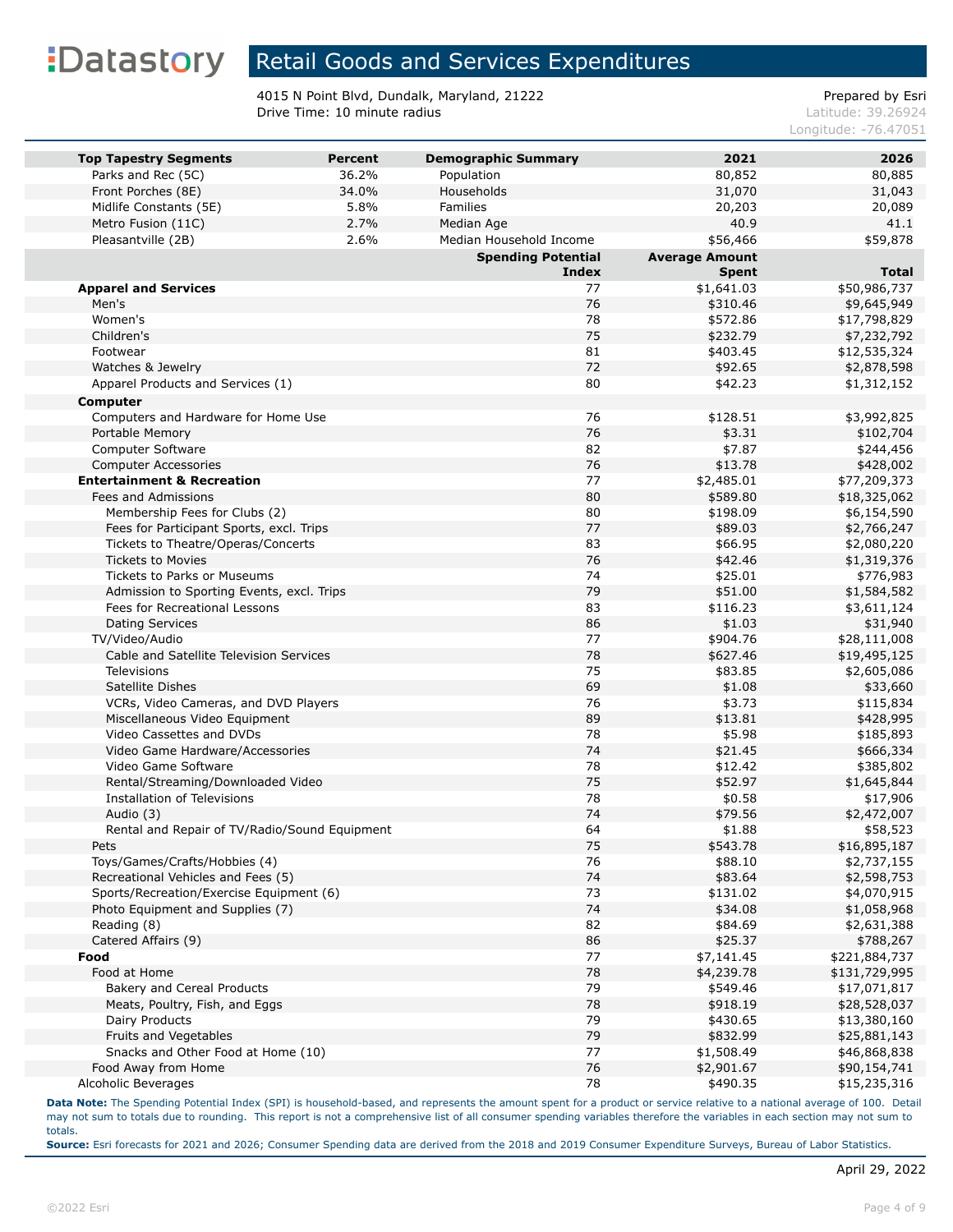### Retail Goods and Services Expenditures

4015 N Point Blvd, Dundalk, Maryland, 21222<br>Drive Time: 10 minute radius<br>Latitude: 39.26924 Drive Time: 10 minute radius

Longitude: -76.47051

|                                            | <b>Spending Potential</b><br>Index | <b>Average Amount</b><br><b>Spent</b> | <b>Total</b>    |
|--------------------------------------------|------------------------------------|---------------------------------------|-----------------|
| <b>Financial</b>                           |                                    |                                       |                 |
| Value of Stocks/Bonds/Mutual Funds         | 74                                 | \$20,180.54                           | \$627,009,258   |
| Value of Retirement Plans                  | 78                                 | \$78,419.88                           | \$2,436,505,720 |
| Value of Other Financial Assets            | 75                                 | \$6,473.92                            | \$201,144,744   |
| Vehicle Loan Amount excluding Interest     | 74                                 | \$2,107.94                            | \$65,493,570    |
| Value of Credit Card Debt                  | 80                                 | \$2,207.71                            | \$68,593,481    |
| Health                                     |                                    |                                       |                 |
| Nonprescription Drugs                      | 74                                 | \$114.62                              | \$3,561,314     |
| Prescription Drugs                         | 74                                 | \$247.95                              | \$7,703,898     |
| Eyeglasses and Contact Lenses              | 77                                 | \$74.55                               | \$2,316,175     |
| Home                                       |                                    |                                       |                 |
| Mortgage Payment and Basics (11)           | 78                                 | \$8,276.43                            | \$257,148,630   |
| Maintenance and Remodeling Services        | 76                                 | \$2,184.55                            | \$67,873,833    |
| Maintenance and Remodeling Materials (12)  | 70                                 | \$433.01                              | \$13,453,501    |
| Utilities, Fuel, and Public Services       | 77                                 | \$3,831.81                            | \$119,054,432   |
| <b>Household Furnishings and Equipment</b> |                                    |                                       |                 |
| Household Textiles (13)                    | 78                                 | \$78.88                               | \$2,450,927     |
| Furniture                                  | 77                                 | \$490.78                              | \$15,248,613    |
| Rugs                                       | 75                                 | \$23.67                               | \$735,376       |
| Major Appliances (14)                      | 75                                 | \$283.66                              | \$8,813,471     |
| Housewares (15)                            | 74                                 | \$65.43                               | \$2,032,837     |
| Small Appliances                           | 76                                 | \$40.03                               | \$1,243,858     |
| Luggage                                    | 75                                 | \$12.62                               | \$392,191       |
| Telephones and Accessories                 | 81                                 | \$81.45                               | \$2,530,603     |
| <b>Household Operations</b>                |                                    |                                       |                 |
| Child Care                                 | 78                                 | \$413.16                              | \$12,836,975    |
| Lawn and Garden (16)                       | 75                                 | \$375.63                              | \$11,670,840    |
| Moving/Storage/Freight Express             | 73                                 | \$52.07                               | \$1,617,730     |
| Housekeeping Supplies (17)                 | 76                                 | \$593.91                              | \$18,452,841    |
| <b>Insurance</b>                           |                                    |                                       |                 |
| Owners and Renters Insurance               | 73                                 | \$454.54                              | \$14,122,406    |
| Vehicle Insurance                          | 76                                 | \$1,414.70                            | \$43,954,677    |
| Life/Other Insurance                       | 75                                 | \$455.43                              | \$14,150,078    |
| <b>Health Insurance</b>                    | 77                                 | \$3,171.18                            | \$98,528,585    |
| Personal Care Products (18)                | 76                                 | \$379.92                              | \$11,804,038    |
| School Books and Supplies (19)             | 74                                 | \$96.92                               | \$3,011,224     |
| <b>Smoking Products</b>                    | 78                                 | \$300.41                              | \$9,333,658     |
| <b>Transportation</b>                      |                                    |                                       |                 |
| Payments on Vehicles excluding Leases      | 73                                 | \$1,895.50                            | \$58,893,313    |
| Gasoline and Motor Oil                     | 75                                 | \$1,803.78                            | \$56,043,487    |
| Vehicle Maintenance and Repairs            | 76                                 | \$843.04                              | \$26,193,322    |
| <b>Travel</b>                              |                                    |                                       |                 |
| Airline Fares                              | 78                                 | \$491.44                              | \$15,268,966    |
| Lodging on Trips                           | 77                                 | \$544.74                              | \$16,924,980    |
| Auto/Truck Rental on Trips                 | 76                                 | \$41.92                               | \$1,302,342     |
| Food and Drink on Trips                    | $77$                               | \$459.20                              | \$14,267,266    |

**Data Note:** The Spending Potential Index (SPI) is household-based, and represents the amount spent for a product or service relative to a national average of 100. Detail may not sum to totals due to rounding. This report is not a comprehensive list of all consumer spending variables therefore the variables in each section may not sum to totals. **Source:** Esri forecasts for 2021 and 2026; Consumer Spending data are derived from the 2018 and 2019 Consumer Expenditure Surveys, Bureau of Labor Statistics.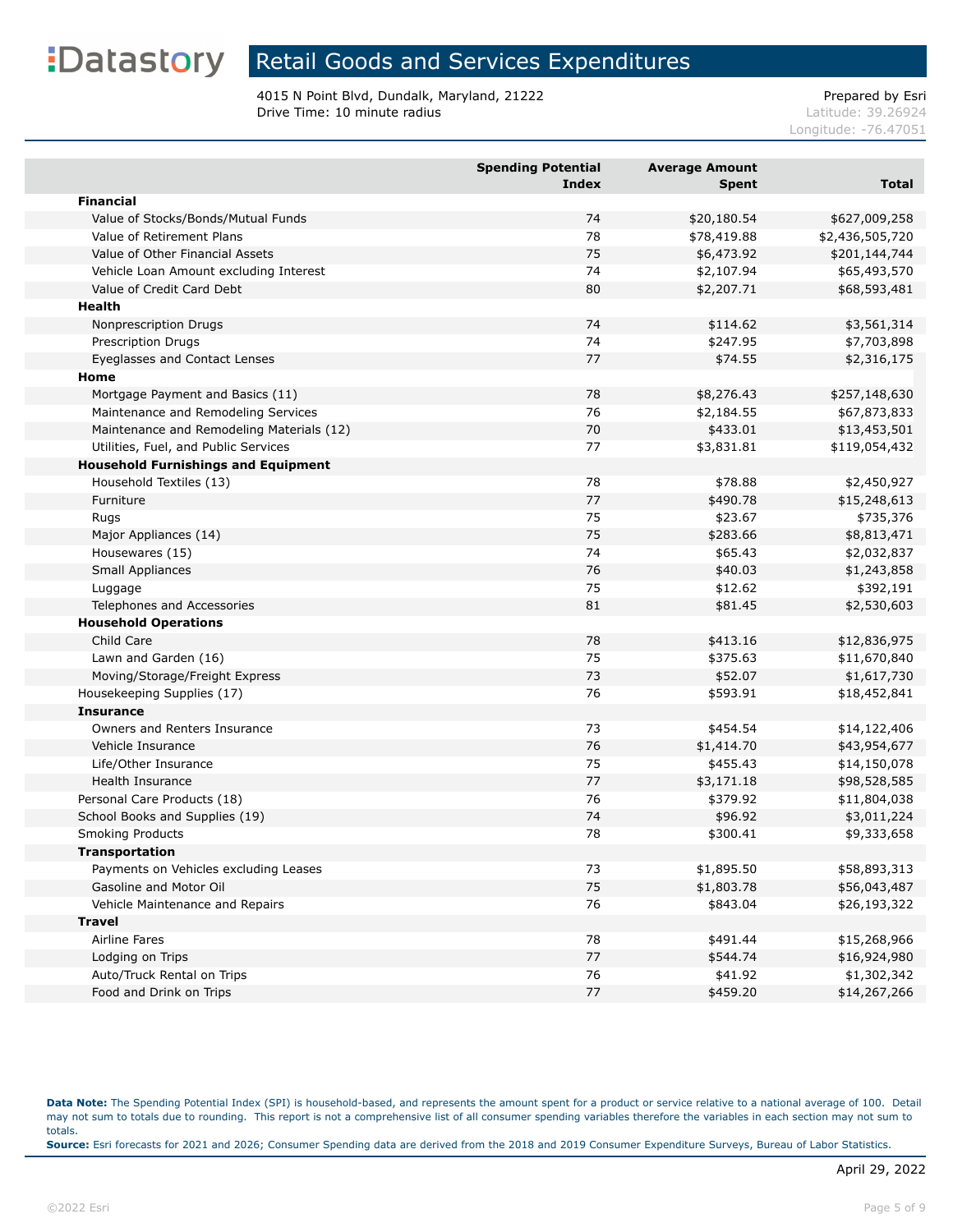### Retail Goods and Services Expenditures

4015 N Point Blvd, Dundalk, Maryland, 21222<br>Drive Time: 15 minute radius<br>Latitude: 39.26924 Drive Time: 15 minute radius

Longitude: -76.47051

| <b>Top Tapestry Segments</b>                  | <b>Percent</b> | <b>Demographic Summary</b> | 2021                  | 2026          |
|-----------------------------------------------|----------------|----------------------------|-----------------------|---------------|
| Parks and Rec (5C)                            | 17.9%          | Population                 | 278,046               | 277,632       |
| Front Porches (8E)                            | 16.3%          | Households                 | 106,845               | 106,675       |
| Bright Young Professionals (8C)               | 8.7%           | Families                   | 66,436                | 65,935        |
| Metro Fusion (11C)                            | 8.3%           | Median Age                 | 37.5                  | 38.3          |
| Family Foundations (12A)                      | 6.1%           | Median Household Income    | \$56,279              | \$60,291      |
|                                               |                | <b>Spending Potential</b>  | <b>Average Amount</b> |               |
|                                               |                | <b>Index</b>               | <b>Spent</b>          | <b>Total</b>  |
| <b>Apparel and Services</b>                   |                | 83                         | \$1,749.67            | \$186,943,042 |
| Men's                                         |                | 82                         | \$334.16              | \$35,703,527  |
| Women's                                       |                | 82                         | \$602.19              | \$64,341,142  |
| Children's                                    |                | 82                         | \$254.75              | \$27,218,590  |
| Footwear                                      |                | 86                         | \$428.79              | \$45,814,165  |
| Watches & Jewelry                             |                | 78                         | \$100.05              | \$10,689,659  |
| Apparel Products and Services (1)             |                | 84                         | \$44.08               | \$4,709,206   |
| Computer                                      |                |                            |                       |               |
| Computers and Hardware for Home Use           |                | 81                         | \$135.56              | \$14,483,651  |
| Portable Memory                               |                | 80                         | \$3.47                | \$371,206     |
| Computer Software                             |                | 86                         | \$8.30                | \$887,001     |
| <b>Computer Accessories</b>                   |                | 81                         | \$14.66               | \$1,566,167   |
| <b>Entertainment &amp; Recreation</b>         |                | 79                         | \$2,553.06            | \$272,781,631 |
| Fees and Admissions                           |                | 80                         | \$591.74              | \$63,224,537  |
| Membership Fees for Clubs (2)                 |                | 80                         | \$199.93              | \$21,361,474  |
| Fees for Participant Sports, excl. Trips      |                | 78                         | \$90.43               | \$9,661,606   |
| Tickets to Theatre/Operas/Concerts            |                | 82                         | \$66.03               | \$7,054,810   |
| <b>Tickets to Movies</b>                      |                | 82                         | \$45.50               | \$4,861,928   |
| <b>Tickets to Parks or Museums</b>            |                | 78                         | \$26.40               | \$2,820,548   |
| Admission to Sporting Events, excl. Trips     |                | 77                         | \$49.93               | \$5,334,777   |
| Fees for Recreational Lessons                 |                | 80                         | \$112.36              | \$12,005,243  |
| <b>Dating Services</b>                        |                | 97                         | \$1.16                | \$124,152     |
| TV/Video/Audio                                |                | 81                         | \$950.82              | \$101,590,226 |
| Cable and Satellite Television Services       |                | 80                         | \$649.27              | \$69,371,016  |
| Televisions                                   |                | 82                         | \$92.11               | \$9,841,248   |
| Satellite Dishes                              |                | 78                         | \$1.22                | \$130,847     |
| VCRs, Video Cameras, and DVD Players          |                | 81                         | \$3.97                | \$424,597     |
| Miscellaneous Video Equipment                 |                | 86                         | \$13.32               | \$1,422,912   |
| Video Cassettes and DVDs                      |                | 84                         | \$6.43                | \$686,507     |
| Video Game Hardware/Accessories               |                | 85                         | \$24.55               | \$2,623,083   |
| Video Game Software                           |                | 88                         | \$14.05               | \$1,500,990   |
| Rental/Streaming/Downloaded Video             |                | 83                         | \$58.37               | \$6,236,819   |
| <b>Installation of Televisions</b>            |                | 76                         | \$0.56                | \$60,113      |
| Audio (3)                                     |                | 79                         | \$84.66               | \$9,045,812   |
| Rental and Repair of TV/Radio/Sound Equipment |                | 78                         | \$2.31                | \$246,283     |
| Pets                                          |                | 76                         | \$552.64              | \$59,046,973  |
| Toys/Games/Crafts/Hobbies (4)                 |                | 81                         | \$94.11               | \$10,055,640  |
| Recreational Vehicles and Fees (5)            |                | 72                         | \$80.74               | \$8,627,035   |
| Sports/Recreation/Exercise Equipment (6)      |                | 76                         | \$136.98              | \$14,635,318  |
| Photo Equipment and Supplies (7)              |                | 80                         | \$36.97               | \$3,950,408   |
| Reading (8)                                   |                | 82                         | \$84.25               | \$9,001,207   |
| Catered Affairs (9)                           |                | 85                         | \$25.07               | \$2,678,142   |
| Food                                          |                | 82                         | \$7,550.38            | \$806,720,237 |
| Food at Home                                  |                | 82                         | \$4,451.51            | \$475,621,523 |
| Bakery and Cereal Products                    |                | 82                         | \$572.37              | \$61,154,747  |
| Meats, Poultry, Fish, and Eggs                |                | 82                         | \$966.17              | \$103,229,998 |
| Dairy Products                                |                | 81                         | \$445.35              | \$47,582,902  |
| Fruits and Vegetables                         |                | 82                         | \$868.85              | \$92,832,323  |
| Snacks and Other Food at Home (10)            |                | 81                         | \$1,598.78            | \$170,821,553 |
| Food Away from Home                           |                | 82                         | \$3,098.87            | \$331,098,714 |
| Alcoholic Beverages                           |                | 81                         | \$509.74              | \$54,462,954  |

**Data Note:** The Spending Potential Index (SPI) is household-based, and represents the amount spent for a product or service relative to a national average of 100. Detail may not sum to totals due to rounding. This report is not a comprehensive list of all consumer spending variables therefore the variables in each section may not sum to totals.

**Source:** Esri forecasts for 2021 and 2026; Consumer Spending data are derived from the 2018 and 2019 Consumer Expenditure Surveys, Bureau of Labor Statistics.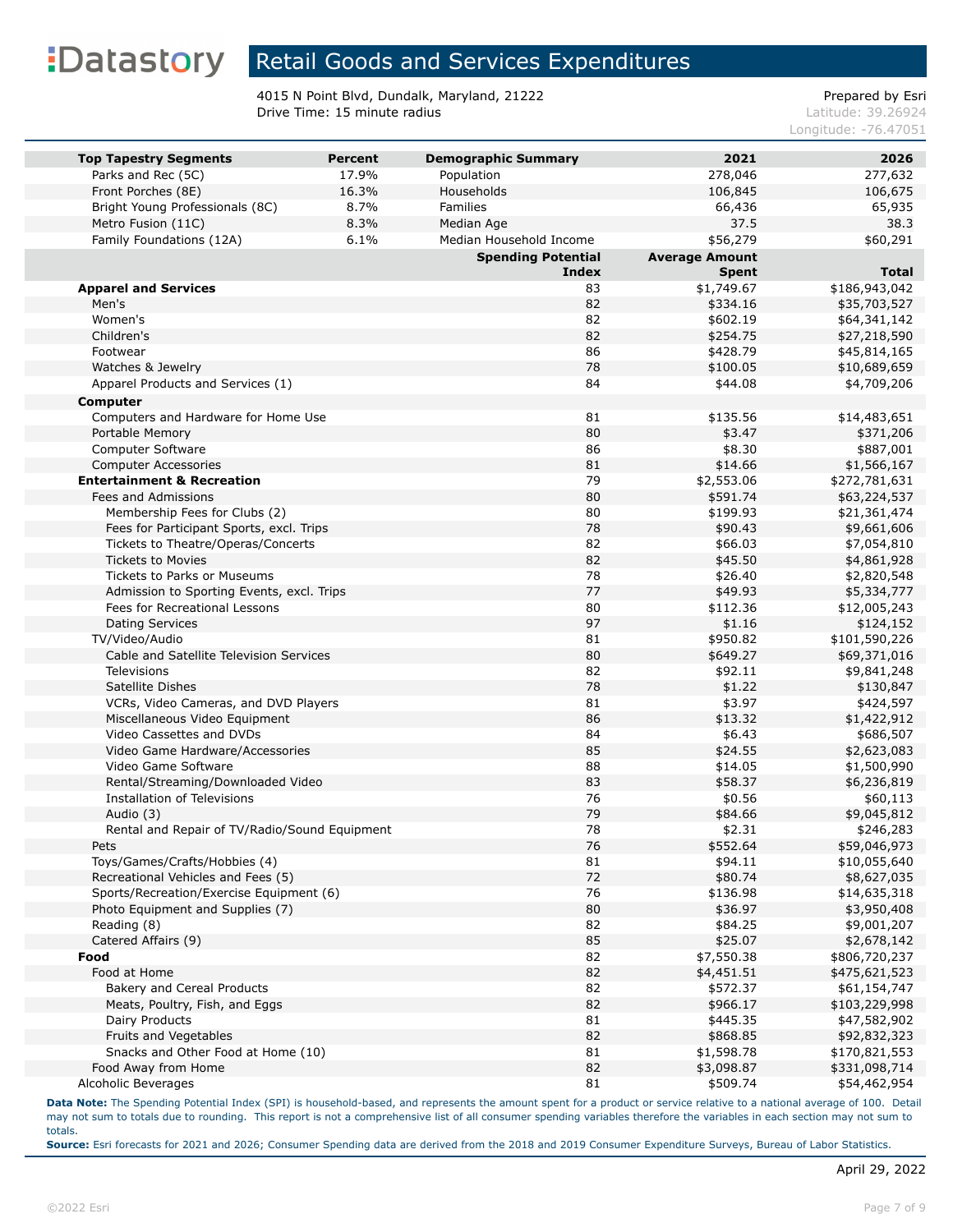### Retail Goods and Services Expenditures

4015 N Point Blvd, Dundalk, Maryland, 21222<br>Drive Time: 15 minute radius<br>Latitude: 39.26924 Drive Time: 15 minute radius

Longitude: -76.47051

|                                            | <b>Spending Potential</b><br><b>Index</b> | <b>Average Amount</b><br><b>Spent</b> | <b>Total</b>    |
|--------------------------------------------|-------------------------------------------|---------------------------------------|-----------------|
| <b>Financial</b>                           |                                           |                                       |                 |
| Value of Stocks/Bonds/Mutual Funds         | 74                                        | \$20,189.55                           | \$2,157,152,670 |
| Value of Retirement Plans                  | 75                                        | \$75,241.03                           | \$8,039,127,639 |
| Value of Other Financial Assets            | 76                                        | \$6,520.22                            | \$696,653,023   |
| Vehicle Loan Amount excluding Interest     | 81                                        | \$2,317.10                            | \$247,570,649   |
| Value of Credit Card Debt                  | 82                                        | \$2,262.44                            | \$241,730,211   |
| <b>Health</b>                              |                                           |                                       |                 |
| Nonprescription Drugs                      | 77                                        | \$119.71                              | \$12,790,357    |
| <b>Prescription Drugs</b>                  | 76                                        | \$255.18                              | \$27,264,777    |
| Eyeglasses and Contact Lenses              | 78                                        | \$75.58                               | \$8,075,269     |
| Home                                       |                                           |                                       |                 |
| Mortgage Payment and Basics (11)           | 74                                        | \$7,932.07                            | \$847,502,224   |
| Maintenance and Remodeling Services        | 72                                        | \$2,084.68                            | \$222,737,588   |
| Maintenance and Remodeling Materials (12)  | 69                                        | \$427.45                              | \$45,670,715    |
| Utilities, Fuel, and Public Services       | 81                                        | \$4,025.75                            | \$430,131,399   |
| <b>Household Furnishings and Equipment</b> |                                           |                                       |                 |
| Household Textiles (13)                    | 82                                        | \$82.93                               | \$8,861,031     |
| Furniture                                  | 81                                        | \$515.94                              | \$55,125,655    |
| Rugs                                       | 77                                        | \$24.13                               | \$2,577,657     |
| Major Appliances (14)                      | 76                                        | \$287.85                              | \$30,754,818    |
| Housewares (15)                            | 79                                        | \$69.44                               | \$7,419,749     |
| Small Appliances                           | 82                                        | \$42.89                               | \$4,582,460     |
| Luggage                                    | 82                                        | \$13.67                               | \$1,460,193     |
| Telephones and Accessories                 | 82                                        | \$82.51                               | \$8,815,724     |
| <b>Household Operations</b>                |                                           |                                       |                 |
| Child Care                                 | 81                                        | \$431.86                              | \$46,141,902    |
| Lawn and Garden (16)                       | 73                                        | \$366.99                              | \$39,211,501    |
| Moving/Storage/Freight Express             | 82                                        | \$58.09                               | \$6,207,068     |
| Housekeeping Supplies (17)                 | 80                                        | \$624.71                              | \$66,747,128    |
| <b>Insurance</b>                           |                                           |                                       |                 |
| Owners and Renters Insurance               | 73                                        | \$458.89                              | \$49,029,745    |
| Vehicle Insurance                          | 82                                        | \$1,521.50                            | \$162,564,604   |
| Life/Other Insurance                       | 76                                        | \$457.33                              | \$48,862,970    |
| Health Insurance                           | 79                                        | \$3,254.17                            | \$347,691,628   |
| Personal Care Products (18)                | 81                                        | \$404.65                              | \$43,235,061    |
| School Books and Supplies (19)             | 81                                        | \$105.92                              | \$11,317,218    |
| <b>Smoking Products</b>                    | 85                                        | \$326.10                              | \$34,842,073    |
| <b>Transportation</b>                      |                                           |                                       |                 |
| Payments on Vehicles excluding Leases      | 78                                        | \$2,040.67                            | \$218,034,959   |
| Gasoline and Motor Oil                     | 80                                        | \$1,929.93                            | \$206,203,390   |
| Vehicle Maintenance and Repairs            | 80                                        | \$885.79                              | \$94,641,876    |
| <b>Travel</b>                              |                                           |                                       |                 |
| Airline Fares                              | 79                                        | \$499.80                              | \$53,401,597    |
| Lodging on Trips                           | 77                                        | \$547.07                              | \$58,451,173    |
| Auto/Truck Rental on Trips                 | 79                                        | \$43.72                               | \$4,671,228     |
| Food and Drink on Trips                    | 79                                        | \$470.29                              | \$50,247,848    |

**Data Note:** The Spending Potential Index (SPI) is household-based, and represents the amount spent for a product or service relative to a national average of 100. Detail may not sum to totals due to rounding. This report is not a comprehensive list of all consumer spending variables therefore the variables in each section may not sum to totals. **Source:** Esri forecasts for 2021 and 2026; Consumer Spending data are derived from the 2018 and 2019 Consumer Expenditure Surveys, Bureau of Labor Statistics.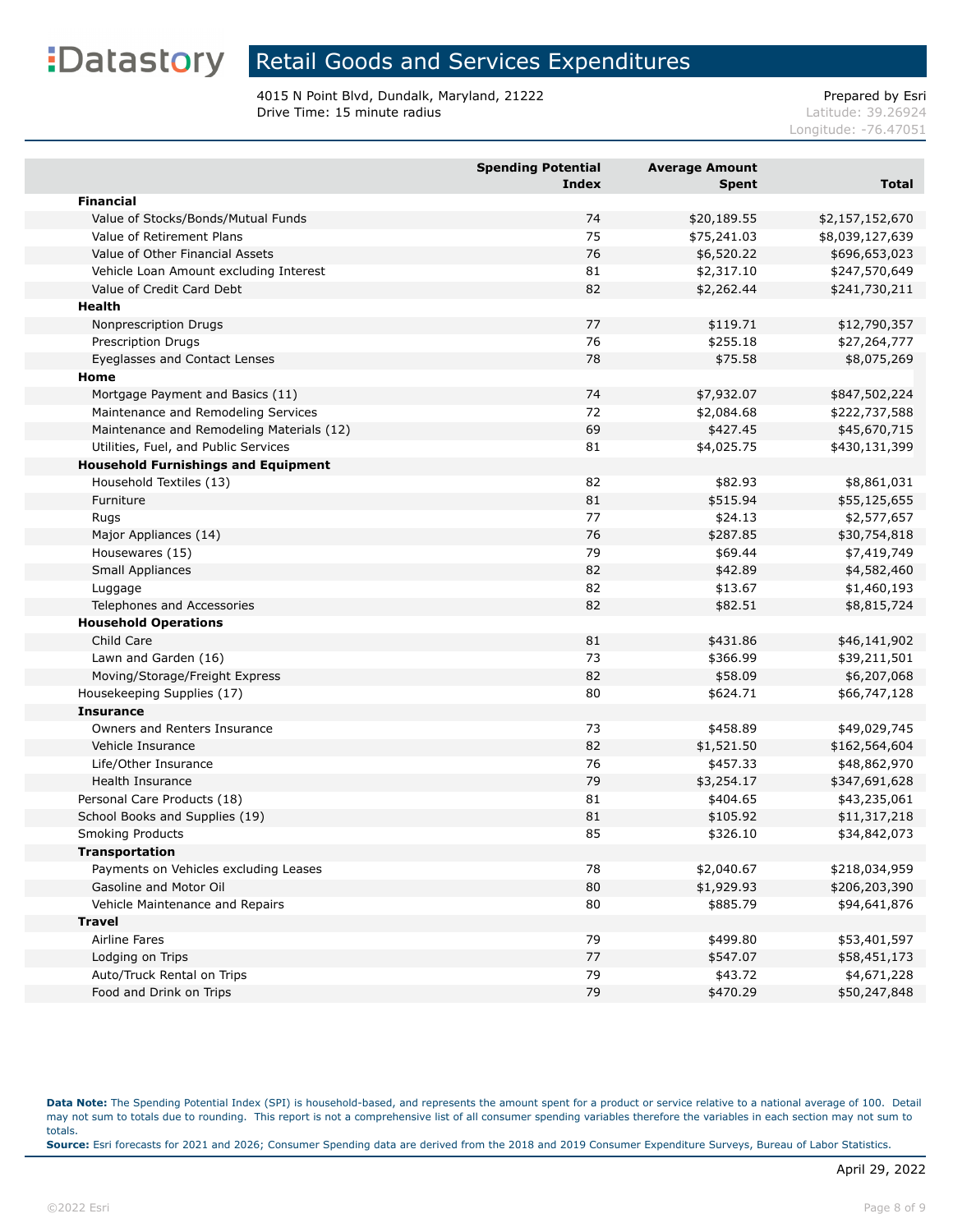### **EDatastory** Retail Goods and Services Expenditures

4015 N Point Blvd, Dundalk, Maryland, 21222 Prepared by Esri **Drive Time: 15 minute radius Latitude: 39.26924** 

**(1) Apparel Products and Services** includes shoe repair and other shoe services, apparel laundry and dry cleaning, alteration, repair and tailoring of apparel, clothing rental and storage, and watch and jewelry repair.

**(2) Membership Fees for Clubs** includes membership fees for social, recreational, and health clubs.

**(3) Audio** includes satellite radio service, radios, stereos, sound components, equipment and accessories, digital audio players, records, CDs, audio tapes, streaming/ downloaded audio, musical instruments and accessories, and rental and repair of musical instruments.

**(4) Toys and Games** includes toys, games, arts and crafts, tricycles, playground equipment, arcade games, online entertainment and games, and stamp and coin collecting.

**(5) Recreational Vehicles & Fees** includes docking and landing fees for boats and planes, payments on boats, trailers, campers and RVs, rental of boats, trailers, campers and RVs, and camp fees.

**(6) Sports/Recreation/Exercise Equipment** includes exercise equipment and gear, game tables, bicycles, camping equipment, hunting and fishing equipment, winter sports equipment, water sports equipment, other sports equipment, and rental/repair of sports/recreation/exercise equipment.

**(7) Photo Equipment and Supplies** includes film, film processing, photographic equipment, rental and repair of photo equipment, and photographer fees.

**(8) Reading** includes digital book readers, books, magazine and newspaper subscriptions, and single copies of magazines and newspapers.

**(9) Catered Affairs** includes expenses associated with live entertainment and rental of party supplies.

**(10) Snacks and Other Food at Home** includes candy, chewing gum, sugar, artificial sweeteners, jam, jelly, preserves, margarine, fats and oils, salad dressing, nondairy cream and milk, peanut butter, frozen prepared food, potato chips and other snacks, nuts, salt, spices, seasonings, olives, pickles, relishes, sauces, gravy, other condiments, soup, prepared salad, prepared dessert, baby food, miscellaneous prepared food, and nonalcoholic beverages.

**(11) Mortgage Payment and Basics** includes mortgage interest, mortgage principal, property taxes, homeowners insurance, and ground rent on owned dwellings.

**(12) Maintenance and Remodeling Materials** includes supplies/tools/equipment for painting and wallpapering, plumbing supplies and equipment, electrical/heating/AC supplies, materials for roofing/gutters, materials for plaster/panel/siding, materials for patio/fence/brick work, landscaping materials, and insulation materials for owned homes.

**(13) Household Textiles** includes bathroom linens, bedroom linens, kitchen linens, dining room linens, other linens, curtains, draperies, slipcovers and decorative pillows.

**(14) Major Appliances** includes dishwashers, disposals, refrigerators, freezers, washers, dryers, stoves, ovens, microwaves, window air conditioners, electric floor cleaning equipment, sewing machines, and miscellaneous appliances.

**(15) Housewares** includes flatware, dishes, cups glasses, serving pieces, nonelectric cookware, and tableware.

**(16) Lawn and Garden** includes lawn and garden supplies, equipment and care service, indoor plants, fresh flowers, and repair/rental of lawn and garden equipment.

**(17) Housekeeping Supplies** includes soaps and laundry detergents, cleaning products, toilet tissue, paper towels, napkins, paper/plastic/foil products, stationery, giftwrap supplies, postage, and delivery services.

**(18) Personal Care Products** includes hair care products, nonelectric articles for hair, wigs, hairpieces, oral hygiene products, shaving needs, perfume, cosmetics, skincare, bath products, nail products, deodorant, feminine hygiene products, adult diapers, other miscellaneous care products and personal care appliances.

**(19) School Books and Supplies** includes school books and supplies for college, elementary school, high school, vocational/technical school, preschool and other schools.

**Data Note:** The Spending Potential Index (SPI) is household-based, and represents the amount spent for a product or service relative to a national average of 100. Detail may not sum to totals due to rounding. This report is not a comprehensive list of all consumer spending variables therefore the variables in each section may not sum to totals.

**Source:** Esri forecasts for 2021 and 2026; Consumer Spending data are derived from the 2018 and 2019 Consumer Expenditure Surveys, Bureau of Labor Statistics.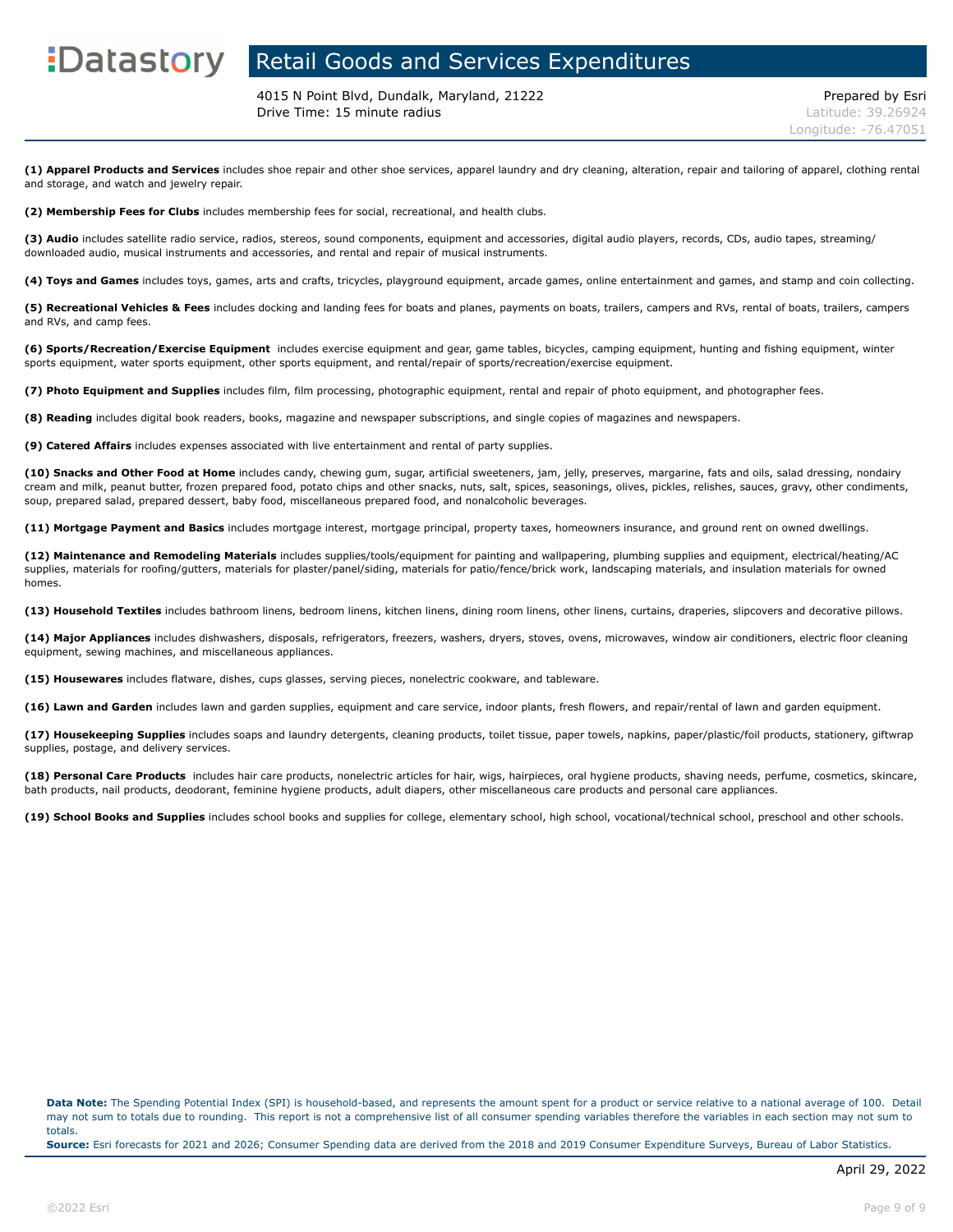4015 N Point Blvd, Dundalk, Maryland, 21222 Prepared by Esri **Drive Time: 5, 10, 15 minute radii Drive Time: 5, 10, 15 minute radii Latitude: 39.26924** 

Longitude: -76.47051

| Data for all businesses in area                           | 5 minutes      |                                       |                |                                       | 10 minutes    |                |        |                                       | 15 minutes    |                |               |                |  |
|-----------------------------------------------------------|----------------|---------------------------------------|----------------|---------------------------------------|---------------|----------------|--------|---------------------------------------|---------------|----------------|---------------|----------------|--|
| <b>Total Businesses:</b>                                  | 636            |                                       |                |                                       | 3,068         |                |        |                                       | 9,051         |                |               |                |  |
| <b>Total Employees:</b>                                   | 6,619          |                                       |                | 37,945                                |               |                |        | 115,759                               |               |                |               |                |  |
| Total Residential Population:                             | 14,062         |                                       |                | 80,852                                |               |                |        | 278,046                               |               |                |               |                |  |
| Employee/Residential Population Ratio (per 100 Residents) |                | 47                                    |                |                                       |               | 47             |        |                                       |               | 42             |               |                |  |
|                                                           |                | <b>Businesses</b><br><b>Employees</b> |                | <b>Businesses</b><br><b>Employees</b> |               |                |        | <b>Businesses</b><br><b>Employees</b> |               |                |               |                |  |
| by SIC Codes                                              | <b>Number</b>  | <b>Percent</b>                        | <b>Number</b>  | <b>Percent</b>                        | <b>Number</b> | <b>Percent</b> | Number | <b>Percent</b>                        | <b>Number</b> | <b>Percent</b> | <b>Number</b> | <b>Percent</b> |  |
| Agriculture & Mining                                      | 8              | 1.3%                                  | 54             | 0.8%                                  | 41            | 1.3%           | 308    | 0.8%                                  | 107           | 1.2%           | 753           | 0.7%           |  |
| Construction                                              | 51             | 8.0%                                  | 556            | 8.4%                                  | 268           | 8.7%           | 2,383  | 6.3%                                  | 668           | 7.4%           | 6,937         | 6.0%           |  |
| Manufacturing                                             | 27             | 4.2%                                  | 700            | 10.6%                                 | 120           | 3.9%           | 2,346  | 6.2%                                  | 294           | 3.2%           | 6,329         | 5.5%           |  |
| Transportation                                            | 30             | 4.7%                                  | 163            | 2.5%                                  | 114           | 3.7%           | 1,023  | 2.7%                                  | 344           | 3.8%           | 3,386         | 2.9%           |  |
| Communication                                             | 10             | 1.6%                                  | 44             | 0.7%                                  | 36            | 1.2%           | 180    | 0.5%                                  | 97            | 1.1%           | 524           | 0.5%           |  |
| Utility                                                   | $\mathbf{1}$   | 0.2%                                  | 79             | 1.2%                                  | 9             | 0.3%           | 319    | 0.8%                                  | 28            | 0.3%           | 586           | 0.5%           |  |
| Wholesale Trade                                           | 27             | 4.2%                                  | 303            | 4.6%                                  | 148           | 4.8%           | 2,291  | 6.0%                                  | 370           | 4.1%           | 6,097         | 5.3%           |  |
| Retail Trade Summary                                      | 181            | 28.5%                                 | 2,113          | 31.9%                                 | 757           | 24.7%          | 9,397  | 24.8%                                 | 2,145         | 23.7%          | 25,426        | 22.0%          |  |
| Home Improvement                                          | 6              | 0.9%                                  | 60             | 0.9%                                  | 32            | 1.0%           | 932    | 2.5%                                  | 76            | 0.8%           | 2,119         | 1.8%           |  |
| General Merchandise Stores                                | 11             | 1.7%                                  | 604            | 9.1%                                  | 40            | 1.3%           | 990    | 2.6%                                  | 120           | 1.3%           | 2,816         | 2.4%           |  |
| Food Stores                                               | 22             | 3.5%                                  | 241            | 3.6%                                  | 97            | 3.2%           | 1,368  | 3.6%                                  | 308           | 3.4%           | 3,459         | 3.0%           |  |
| Auto Dealers, Gas Stations, Auto Aftermarket              | 22             | 3.5%                                  | 155            | 2.3%                                  | 109           | 3.6%           | 1,506  | 4.0%                                  | 260           | 2.9%           | 3,482         | 3.0%           |  |
| Apparel & Accessory Stores                                | 11             | 1.7%                                  | 59             | 0.9%                                  | 28            | 0.9%           | 281    | 0.7%                                  | 82            | 0.9%           | 1,150         | 1.0%           |  |
| Furniture & Home Furnishings                              | $\overline{9}$ | 1.4%                                  | 98             | 1.5%                                  | 42            | 1.4%           | 279    | 0.7%                                  | 108           | 1.2%           | 781           | 0.7%           |  |
| Eating & Drinking Places                                  | 50             | 7.9%                                  | 663            | 10.0%                                 | 203           | 6.6%           | 2,832  | 7.5%                                  | 690           | 7.6%           | 7,863         | 6.8%           |  |
| Miscellaneous Retail                                      | 52             | 8.2%                                  | 234            | 3.5%                                  | 206           | 6.7%           | 1,209  | 3.2%                                  | 499           | 5.5%           | 3,757         | 3.2%           |  |
| Finance, Insurance, Real Estate Summary                   | 29             | 4.6%                                  | 195            | 2.9%                                  | 213           | 6.9%           | 1,355  | 3.6%                                  | 691           | 7.6%           | 4,901         | 4.2%           |  |
| Banks, Savings & Lending Institutions                     | 9              | 1.4%                                  | 62             | 0.9%                                  | 53            | 1.7%           | 355    | 0.9%                                  | 153           | 1.7%           | 1,213         | 1.0%           |  |
| <b>Securities Brokers</b>                                 | $\,1\,$        | 0.2%                                  | $\overline{4}$ | 0.1%                                  | 12            | 0.4%           | 56     | 0.1%                                  | 49            | 0.5%           | 330           | 0.3%           |  |
| <b>Insurance Carriers &amp; Agents</b>                    | 5              | 0.8%                                  | 36             | 0.5%                                  | 39            | 1.3%           | 181    | 0.5%                                  | 106           | 1.2%           | 889           | 0.8%           |  |
| Real Estate, Holding, Other Investment Offices            | 14             | 2.2%                                  | 94             | 1.4%                                  | 109           | 3.6%           | 763    | 2.0%                                  | 383           | 4.2%           | 2,468         | 2.1%           |  |
| Services Summary                                          | 227            | 35.7%                                 | 1,796          | 27.1%                                 | 1,120         | 36.5%          | 16,197 | 42.7%                                 | 3,370         | 37.2%          | 52,942        | 45.7%          |  |
| Hotels & Lodging                                          | 1              | 0.2%                                  | 14             | 0.2%                                  | 9             | 0.3%           | 157    | 0.4%                                  | 27            | 0.3%           | 435           | 0.4%           |  |
| <b>Automotive Services</b>                                | 39             | 6.1%                                  | 142            | 2.1%                                  | 132           | 4.3%           | 772    | 2.0%                                  | 345           | 3.8%           | 1,955         | 1.7%           |  |
| Motion Pictures & Amusements                              | 17             | 2.7%                                  | 154            | 2.3%                                  | 86            | 2.8%           | 533    | 1.4%                                  | 197           | 2.2%           | 1,316         | 1.1%           |  |
| <b>Health Services</b>                                    | 27             | 4.2%                                  | 171            | 2.6%                                  | 165           | 5.4%           | 3,929  | 10.4%                                 | 575           | 6.4%           | 20,554        | 17.8%          |  |
| Legal Services                                            | $\overline{4}$ | 0.6%                                  | 10             | 0.2%                                  | 42            | 1.4%           | 153    | 0.4%                                  | 99            | 1.1%           | 401           | 0.3%           |  |
| Education Institutions & Libraries                        | 12             | 1.9%                                  | 420            | 6.3%                                  | 57            | 1.9%           | 5,198  | 13.7%                                 | 162           | 1.8%           | 10,092        | 8.7%           |  |
| <b>Other Services</b>                                     | 127            | 20.0%                                 | 886            | 13.4%                                 | 628           | 20.5%          | 5,456  | 14.4%                                 | 1,966         | 21.7%          | 18,188        | 15.7%          |  |
| Government                                                | 5              | 0.8%                                  | 541            | 8.2%                                  | 24            | 0.8%           | 1,925  | 5.1%                                  | 66            | 0.7%           | 6,987         | 6.0%           |  |
| Unclassified Establishments                               | 38             | 6.0%                                  | 76             | 1.1%                                  | 216           | 7.0%           | 221    | 0.6%                                  | 870           | 9.6%           | 891           | 0.8%           |  |
| Totals                                                    | 636            | 100.0%                                | 6,619          | 100.0%                                | 3,068         | 100.0%         | 37,945 | 100.0%                                | 9,051         | 100.0%         | 115,759       | 100.0%         |  |

**Source:** Copyright 2021 Data Axle, Inc. All rights reserved. Esri Total Residential Population forecasts for 2021.

Date Note: Data on the Business Summary report is calculated using [Esri's Data allocation method](http://doc.arcgis.com/en/esri-demographics/reference/data-allocation-method.htm) which uses census block groups to allocate business summary data to custom areas.